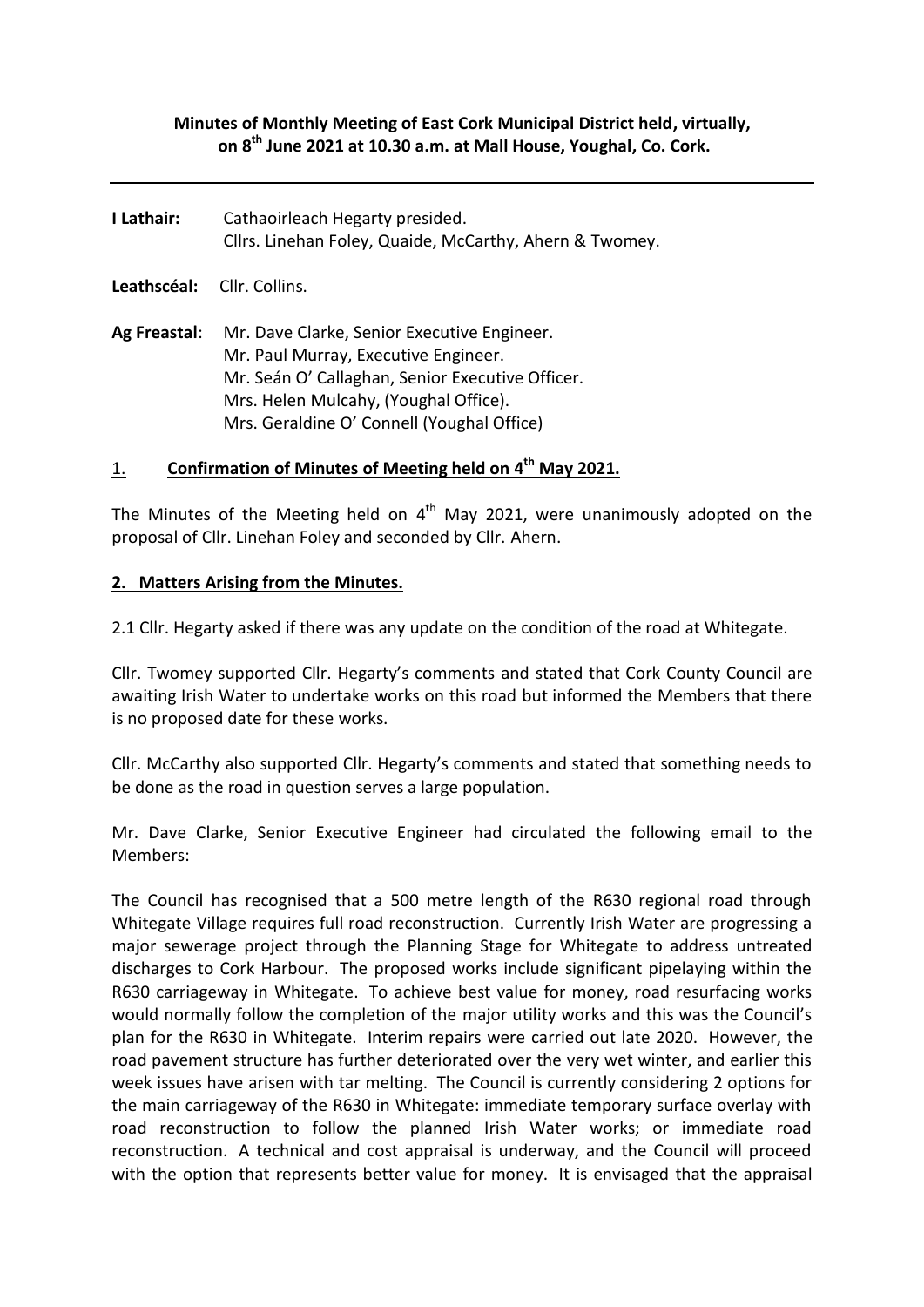will be completed by end of next week and the preferred option to proceed immediately following procurement of a contractor.

## **3. Consideration of Reports and Recommendations.**

## **3.1 Youghal Lighthouse – Part 8.**

Mr. Joseph Mackey, Joseph Mackey Architects gave a presentation to the Members of the proposed viewing platform at Youghal Lighthouse.

Mr. Mackey informed the Members that plans are in place to open the lighthouse ground to the public, with a new entrance from the Lighthouse Road and also stated that the proposed viewing platform will be placed on the eastern side of the lighthouse which will be placed in a space currently occupied by a defunct plant room and would be surrounded by glass which would have a corrugated rib pattern and will also have accessibility for wheelchair users.

Mr. Seán O' Callaghan, Senior Executive Officer informed the Members that the Lighthouse is a jewel in the necklace of tourist attractions for the town of Youghal and the planned proposal for a viewing balcony will see the opening up of the Lighthouse grounds to the public.

Cllr. Hegarty thanked Joseph Mackey for his presentation which he stated will be a huge boost for another tourist attraction for the town of Youghal and also the East Cork area.

Cllr. Linehan Foley welcomed the project and thanked everyone involved and asked what are the timelines on the project.

Mr. Seán O' Callaghan, Senior Executive Officer informed the Members that there is no timeline presently for the proposed project.

Cllr. Ahern asked if funding has been secured for the project.

Mr. Seán O' Callaghan, Senior Executive Officer informed the Members that once planning is agreed all avenues will be explored to secure funding.

Cllr. McCarthy also welcomed the project and asked if the proposed rib glass surrounding the platform might pose a concern as it might need additional cleaning maintenance.

Mr. Joseph Mackey informed the Members that the ribbed glass should not cause any additional maintenance.

Mr. Seán O' Callaghan, Senior Executive Officer informed the Members that all types of glass surrounding the viewing platform will require some form of maintenance due to salty nature of the air.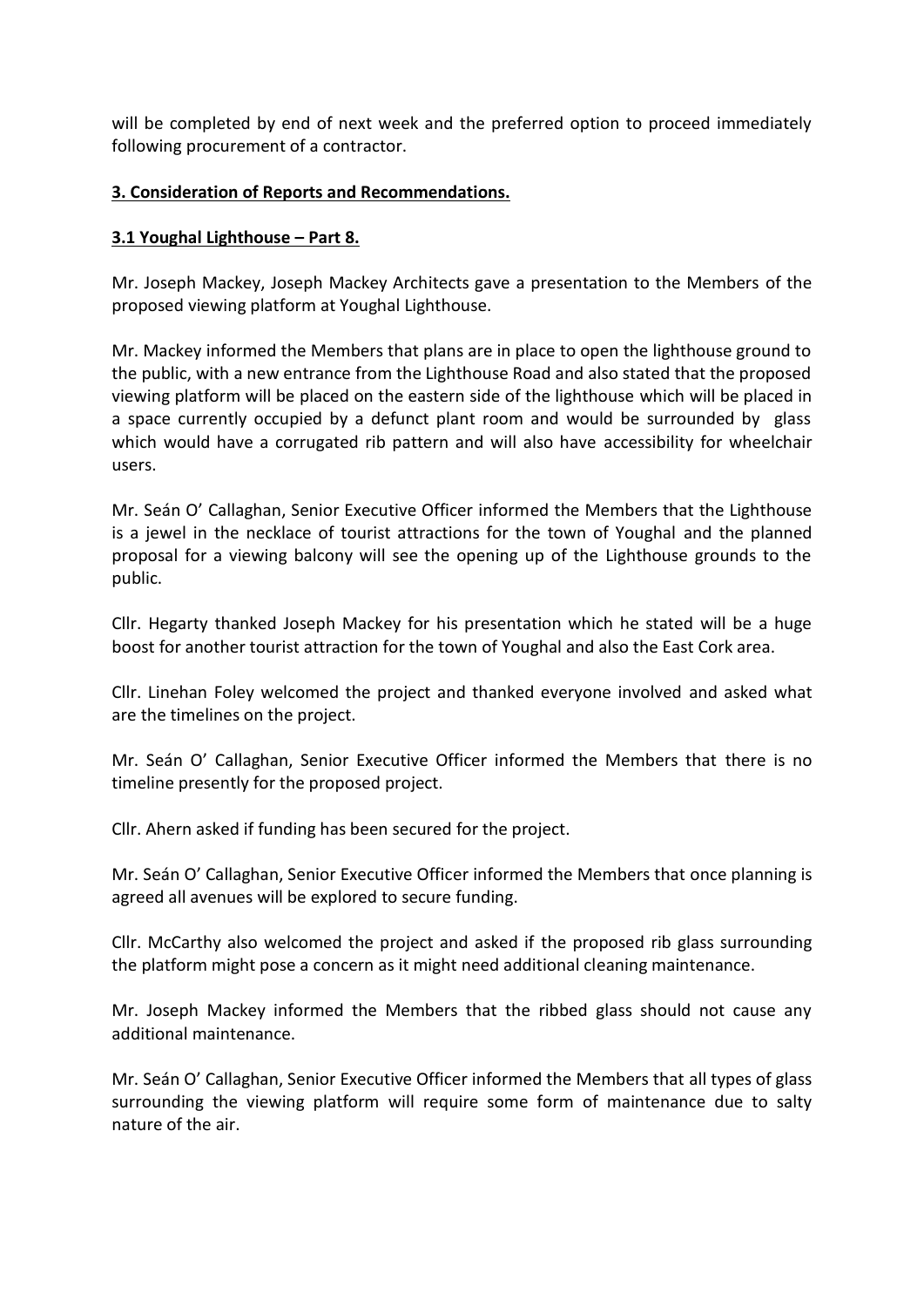On the proposal of Cllr. Linehan Foley which was seconded by Cllr. Hegarty the Members unanimously agreed to proceed with the Part VIII Process for the Proposed View Balcony for Youghal Lighthouse.

## **3.2 Town Development Fund 2021.**

Ms. Helen Mulcahy, S/Municipal District Officer circulated the following report to the Members on the Town Development Fund 2021.

| Town Development Fund                          |         | 2021    |        |
|------------------------------------------------|---------|---------|--------|
| Painting Scheme Youghal already agreed)        |         | 10,000  |        |
| <b>Yew Wood Venues</b>                         |         | 3,000   |        |
| Marketing of Youghal Clock Gate                |         | 10,000  |        |
| Jail Steps repairs                             |         | 10,000  |        |
| Youghal Chamber (up to a maximum of)           |         | 8,000   |        |
| <b>Upgrade Market House</b>                    |         | 6,000   |        |
| Millennium Park Pond Reinstatement             |         | 13,000  | 60,000 |
|                                                |         |         |        |
| Midleton Chamber (up to a maximum of)          |         | 3,500   |        |
| Painting Scheme Midleton (already agreed)      |         | 10,000  |        |
| <b>Project ARCC</b>                            |         |         |        |
| Midleton Ambush Plaque (already agreed)        |         | 2,500   |        |
| Rejuvenation of Roxboro Park (Distillery Walk) |         | 22,000  |        |
| Public Realm enhancement works at 'Boy & Geese |         | 14,000  |        |
| sculpture at Gooses Acre                       |         |         |        |
| Public Realm enhancement works adjacent<br>to  |         | 8,000   | 60,000 |
| Courthouse/Oliver Plunkett Place               |         |         |        |
| Allocation 2021                                | 120,000 | 120,000 |        |
|                                                |         |         |        |

This item was marked as noted.

## **3.3 Nominations to Celtic Interconnector Forum.**

Ms. Helen Mulcahy, S/Municipal District Officer circulated an email received from Seamus Boland, CEO, Irish Rail to the Members informing the Members that Irish Rural Link has been appointed as the Celtic Interconnector Community Forum's independent facilitator and have invited the local authority to be represented on this forum.

The email states that the purpose of the forum is to ensure that stakeholder and community views are understood and properly considered prior to and during project delivery. The group will provide a forum for dialogue between stakeholders with interests in the project and the project team. Community forum members will also be invited to input on the design and implementation of the Community's Benefit Fund.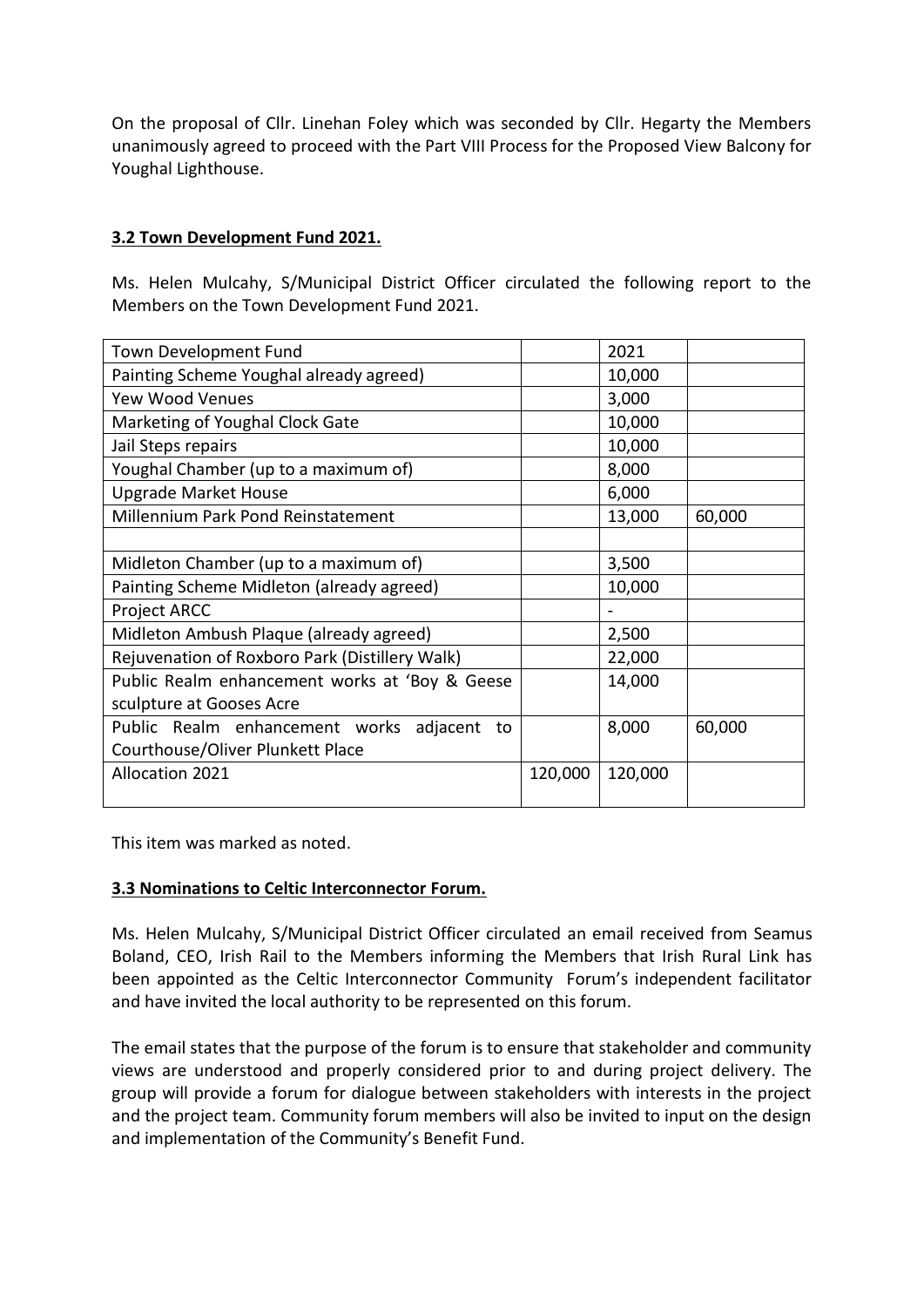To ensure a fair representation, Cork County Council is invited to nominate two elected representatives per impacted Municipal District (Cobh and East Cork) under the terms of reference.

On the proposal of Cllr. Linehan Foley which was seconded by Cllr. McCarthy the Members unanimously agreed that Cllr. Hegarty represent East Cork Municipal District on this forum.

On the proposal of Cllr. Linehan Foley which was seconded by Cllr. Twomey the Members unanimously agreed that Cllr. Ahern represent East Cork Municipal District on this forum.

## **3.4 Additional Outdoor Infrastructure Fund 2021.**

Mr. Dave Clarke, Senior Executive Engineer circulated the following report detailing individual projects to the funded and the related allocation amounts on the Additional Outdoor Infrastructure Fund 2021.

| Cork County Council - Additional Outdoor Infrastructure Fund |                                                            |                                                                                                                                                                                                                                                                                                             |                    |  |  |  |
|--------------------------------------------------------------|------------------------------------------------------------|-------------------------------------------------------------------------------------------------------------------------------------------------------------------------------------------------------------------------------------------------------------------------------------------------------------|--------------------|--|--|--|
| No.                                                          | Project name                                               | Description                                                                                                                                                                                                                                                                                                 | <b>Allocations</b> |  |  |  |
| $\mathbf{1}$                                                 | Watergrasshill Public Realm                                | Develop village open space to<br>provide a village amenity<br>focal point and create a safe<br>public space where people<br>can gather outdoors                                                                                                                                                             | €90,000            |  |  |  |
| $\overline{2}$                                               | Carrignavar Public Park                                    | Repair and resurface pathway<br>along river<br>and<br>provide<br>recreational seating and picnic<br>benches in park area.                                                                                                                                                                                   | €30,000            |  |  |  |
| 3                                                            | Kilcoolishall<br>Public<br>Park,<br>Kilcoolishall          | Repair and resurface pathway<br>along park<br>and provide<br>recreational seating and picnic<br>benches                                                                                                                                                                                                     | €30,000            |  |  |  |
| 4                                                            | Little Island, Open Spaces                                 | Place<br>seating and picnic<br>benches<br>at green<br>space<br>locations<br>along<br>public<br>walkways on the R623 road<br>to provide improved amenity<br>facilities where people can<br>gather and relax outdoors.<br>Proposed<br>works<br>include:<br>Provide recreational seating<br>and picnic benches | €20,000            |  |  |  |
| 5                                                            | Reallocation of Parking Bays to<br>Outdoor dining Midleton | Provision of bollards, planters<br>etc to provide for outdoor<br>dining areas in parking bays<br>(seating to be provided<br>business<br>separately<br>by<br>operator).                                                                                                                                      | €20,000            |  |  |  |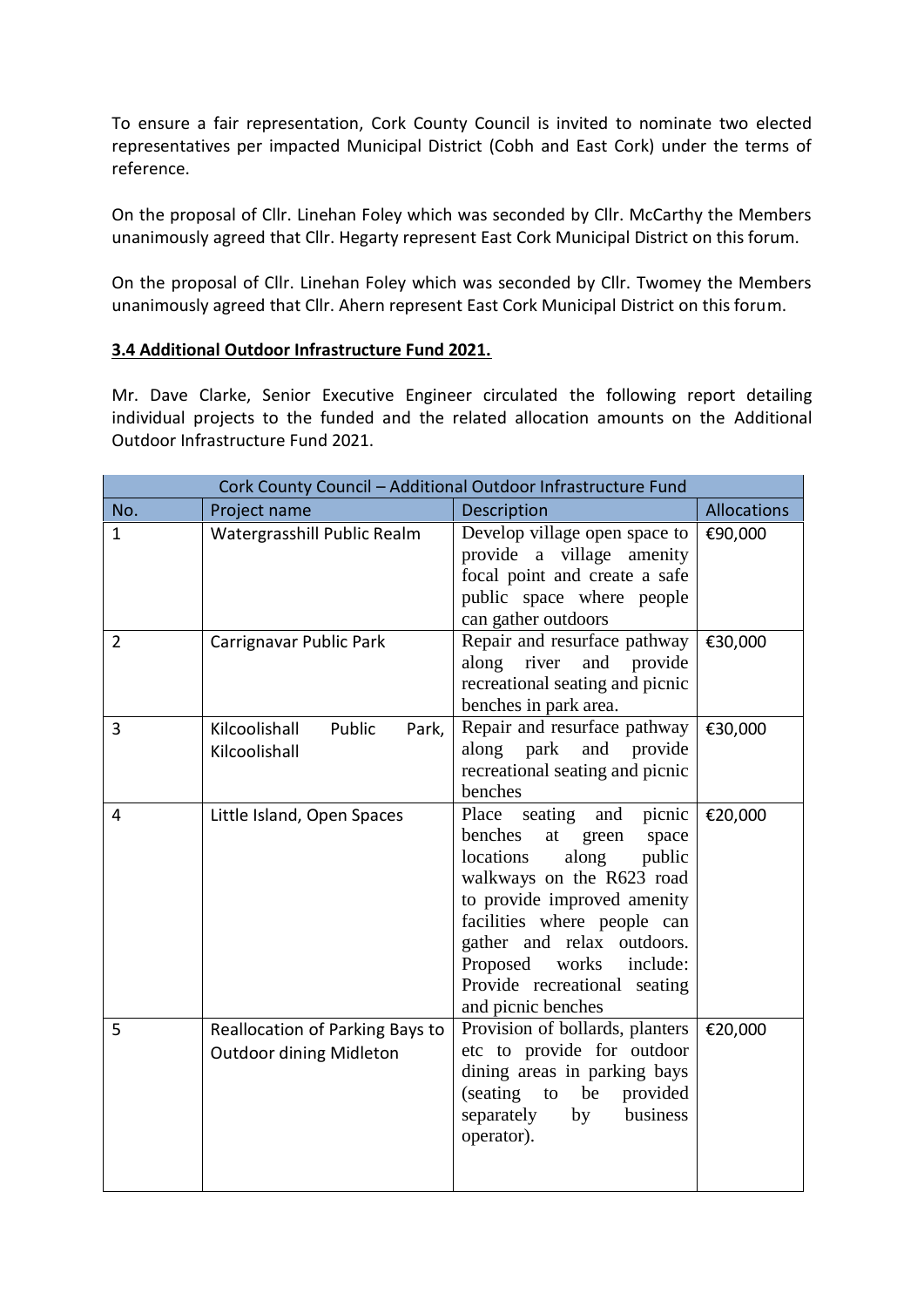| 6  | Youghal Town<br>Picnic<br>Area<br>(Greenpark & Front Strand).        | Provision of fixed seating and<br>tables complete with<br>surfacing in amenity green<br>areas adjacent to businesses<br>serving takeaways etc.                                                                                                                                                                                                                                                                                                                                                                                                                                                                                                                                                                                          | €25,000 |
|----|----------------------------------------------------------------------|-----------------------------------------------------------------------------------------------------------------------------------------------------------------------------------------------------------------------------------------------------------------------------------------------------------------------------------------------------------------------------------------------------------------------------------------------------------------------------------------------------------------------------------------------------------------------------------------------------------------------------------------------------------------------------------------------------------------------------------------|---------|
| 7  | Reallocation of Parking Bays to<br><b>Outdoor Dining Youghal</b>     | Provision of bollards, planters<br>etc to provide for outdoor<br>dining areas in parking bays<br>(seating to be provided<br>separately by business<br>operator).                                                                                                                                                                                                                                                                                                                                                                                                                                                                                                                                                                        | €20,000 |
| 8  | Picnic Seating Areas Rostellan,<br>Lower Aghada & Whitegate.         | Provision of fixed seating and<br>tables complete with<br>surfacing in amenity green<br>areas adjacent to businesses<br>serving takeaways etc.                                                                                                                                                                                                                                                                                                                                                                                                                                                                                                                                                                                          | €30,000 |
| 9  | Redbarn Pedestrian Walkway.                                          | Provision of footway<br>extension to provide safe<br>access to boardwalk / beach.<br>Scheme will narrow the<br>roadway and prevent<br>inappropriate parking by<br>inclusion of bollards.                                                                                                                                                                                                                                                                                                                                                                                                                                                                                                                                                | €15,000 |
| 10 | R639 Fermoy North - Cycle<br>Lanes                                   | New cycle lane(s)<br>(i)                                                                                                                                                                                                                                                                                                                                                                                                                                                                                                                                                                                                                                                                                                                | €85,000 |
| 11 | &<br>Periodic<br>Partial<br>Pedestrianisation Main Street,<br>Mallow | The project involves the<br>partial pedestrianisation of the<br>Main St (Davis St) in Mallow<br>in the evenings and the<br>weekend from its junction<br>with O'Brien St to the<br>junction with the N72. To<br>achieve this the existing<br>eastbound one-way traffic<br>flow on the Main st will be<br>diverted northbound onto<br>O'Brien St., by means of<br>installing bollards.<br>Additionally, southbound<br>traffic on O'Brien St will<br>need to be diverted eastbound<br>onto Muddy Hill – this will<br>consequently allow for<br>potential part<br>pedestrianization of the<br>O'Brien St south bound lane.<br>The scheme aims to create a<br>balance between the demand<br>for increasing personal<br>mobility and economic | €25,000 |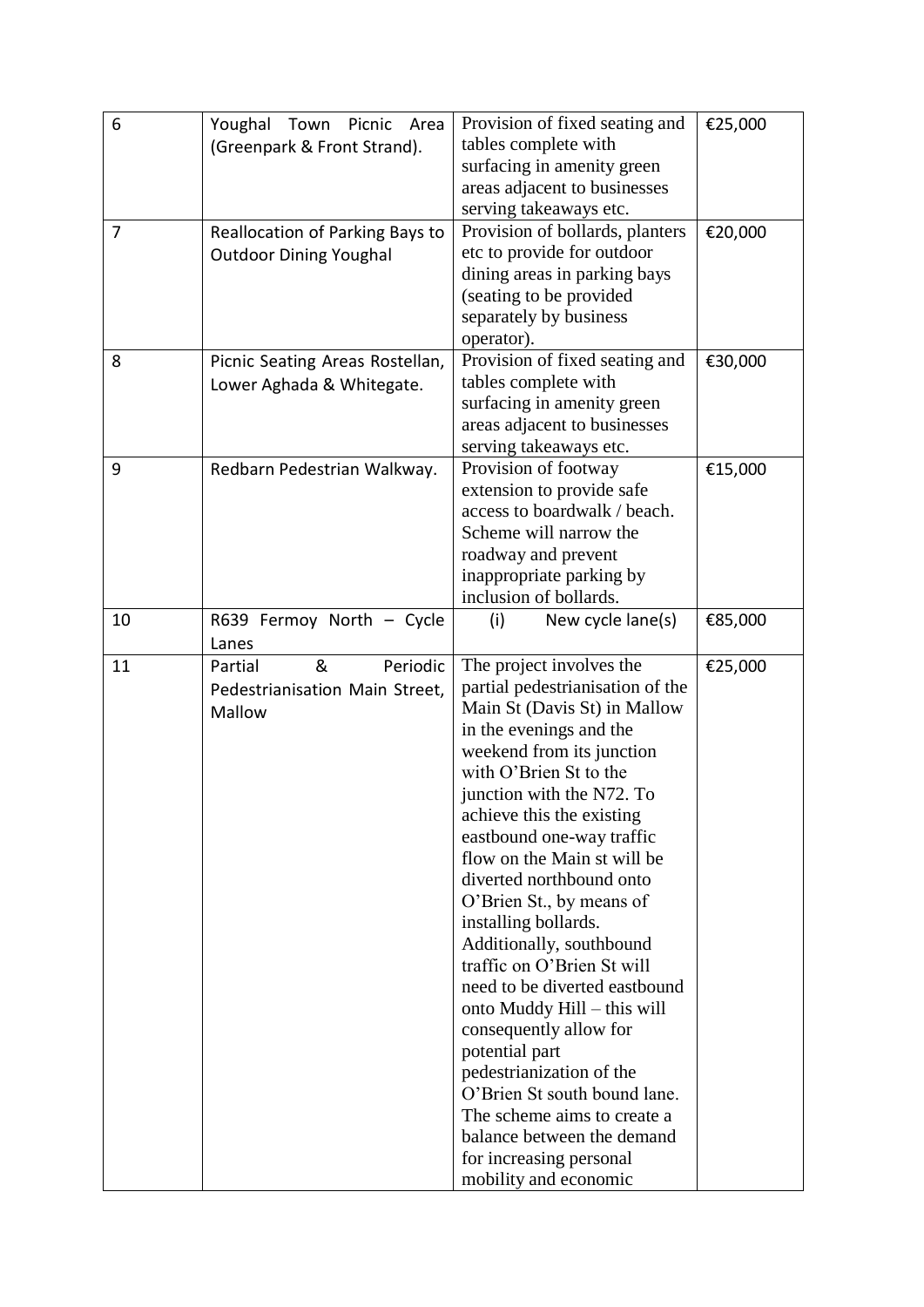|    |                                                                                                                                                                          | growth, while also meeting<br>the need to respect the<br>environment and provide an<br>acceptable quality of life for<br>those residing in the town.                                                                                                                                                                                                                                                                                                                                 |         |
|----|--------------------------------------------------------------------------------------------------------------------------------------------------------------------------|--------------------------------------------------------------------------------------------------------------------------------------------------------------------------------------------------------------------------------------------------------------------------------------------------------------------------------------------------------------------------------------------------------------------------------------------------------------------------------------|---------|
| 12 | Upgrading laneway to<br>facilitate Outdoor<br>Dining/Activity, Mallow                                                                                                    | Upgrade surfacing and street<br>furniture in laneway,<br>including decluttering, to<br>facilitate provision of outdoor<br>pedestrian activity including<br>dining in a safe, attractive and<br>enhanced environment,<br>promoting an inviting<br>ambience adding vitality to<br>the town and contributing to<br>the social reopening of<br>services in a Covid 19<br>compliant manner. The works<br>will involve restriction of<br>vehicular access during<br>specific time periods. | €35,000 |
| 13 | Removal of roadside parking<br>outside two premises in Main<br>Street, Macroom, realignment<br>footpath,<br>οf<br>roadside<br>bollards/barriers Main Street,<br>Macroom. | Remove parking and divert<br>footpath on former parking<br>area. Provide screen/barrier<br>N22<br>busy<br>between<br>and<br>temporary footpath.                                                                                                                                                                                                                                                                                                                                      | €30,000 |
| 14 | Construct footpath buildout in<br>Fitzgerald's Street, Macroom<br>to facilitate outdoor dining -<br>lining works, etc Fitzgerald's<br>Street, Macroom.                   | Widen footpath to provide<br>temporary dining area.                                                                                                                                                                                                                                                                                                                                                                                                                                  | €7,500  |
| 15 | Traffic diversion for proposed<br>Town Square,<br>marquee<br>in<br>Macroom.                                                                                              | Provide traffic diversion for<br>June, July and October –<br>block road, signage etc for<br>diversion related to temporary<br>dining area in the Town<br>Square.                                                                                                                                                                                                                                                                                                                     | €5,000  |
| 16 | Footpath<br>improvements<br>in.<br>Aherla.                                                                                                                               | Connect village centre<br>to<br>picnic area on outskirts of<br>village.                                                                                                                                                                                                                                                                                                                                                                                                              | €30,000 |
| 17 | Bantry A New Street, Bantry,<br>enhance pedestrian facilities,<br>provision of safe seating and<br>bicycle parking.                                                      | Enhanced<br>pedestrian<br>facilities, provision of outdoor<br>seating and cycle parking to<br>promote<br>regeneration<br>of<br>under-utilised areas within the<br>town centre and to support<br>commercial activity within<br>the town, by encouraging                                                                                                                                                                                                                               | €55,000 |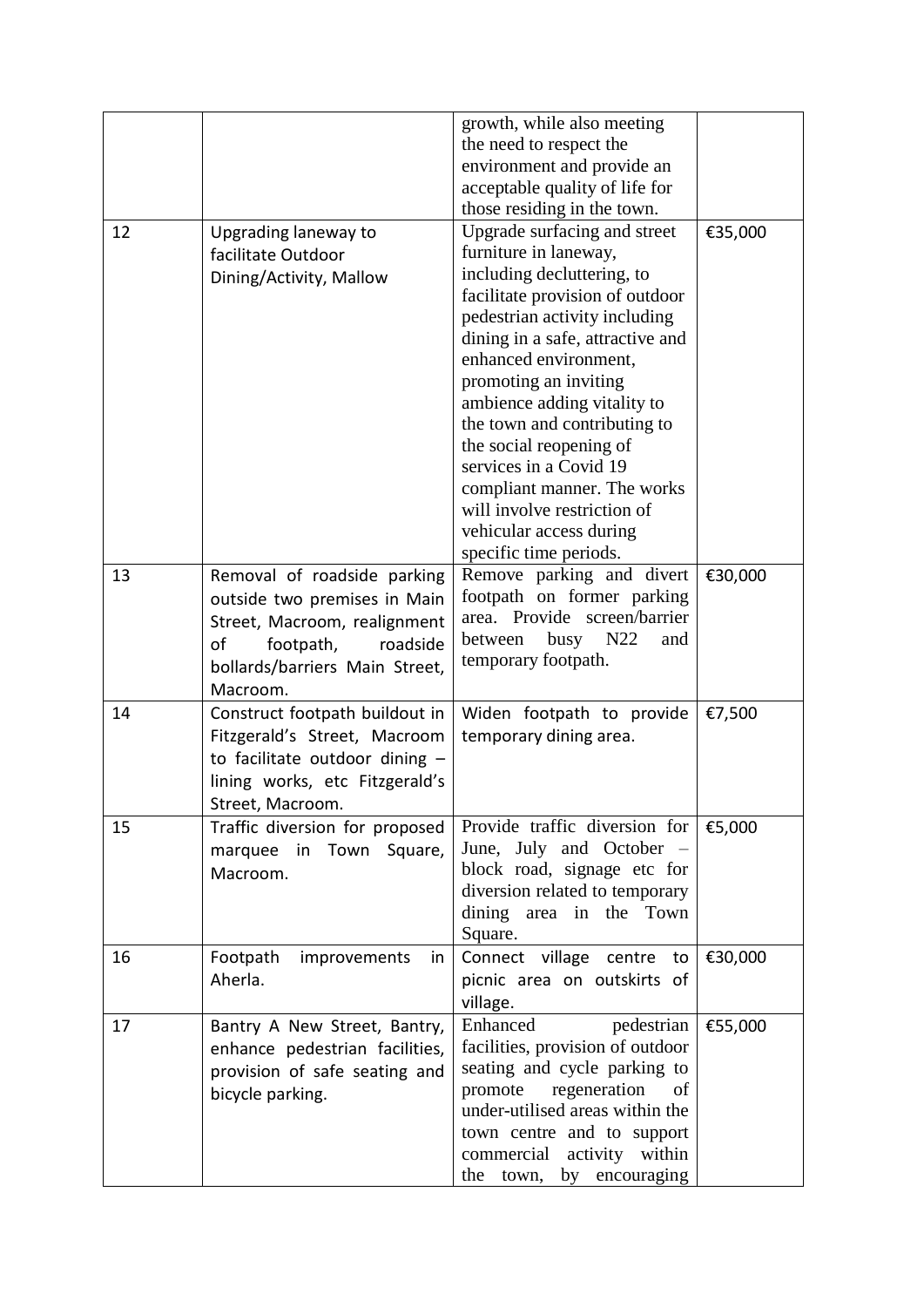|    |                               | visitors by making the town<br>more pleasant and safer to     |         |
|----|-------------------------------|---------------------------------------------------------------|---------|
|    |                               | negotiate.                                                    |         |
| 18 | SCHULL A<br>Schull<br>outdoor | Improvements to public realm                                  | €29,280 |
|    | meeting places.               | areas by provision of outdoor                                 |         |
|    |                               | seating. Works will include                                   |         |
|    |                               | new picnic tables in outdoor                                  |         |
|    |                               | green areas to allow outdoor                                  |         |
|    |                               | meeting. Previously there has                                 |         |
|    |                               | been a focus on seats/benches                                 |         |
|    |                               | but picnic benches are a more                                 |         |
|    |                               | suitable option for people to                                 |         |
|    |                               | meet<br>and<br>also<br>provide                                |         |
|    |                               | wheelchair<br>accessibility.                                  |         |
|    |                               | will<br>Some benches<br>be                                    |         |
|    |                               | provided where<br>space is                                    |         |
|    |                               | limited.                                                      |         |
| 19 | CTB A Allihies safe seating   | To permanently apportion car                                  | €27,000 |
|    | area with bicycle parking.    | parking spaces to create safe                                 |         |
|    |                               | street outdoor seating<br>off                                 |         |
|    |                               | areas. Also, to incorporate RS                                |         |
|    |                               | which<br>retention<br>sockets<br>would be available for the   |         |
|    |                               |                                                               |         |
|    |                               | erection of canopies/creation<br>of parklets.                 |         |
|    |                               |                                                               |         |
|    |                               |                                                               |         |
| 20 | BANTRY B Main Street, Scart   | Enhanced<br>pedestrian                                        | €25,000 |
|    | Road/William Street, Bridge   | facilities, provision of outdoor                              |         |
|    | Street, enhance pedestrian    | seating and cycling facilities                                |         |
|    | facilities, safe seating and  | to promote regeneration of                                    |         |
|    | bicycle parking.              | under-utilised areas within the<br>town centre and to support |         |
|    |                               | commercial activity within                                    |         |
|    |                               | the town, by encouraging                                      |         |
|    |                               | visitors by making the town                                   |         |
|    |                               | more pleasant and safer to                                    |         |
|    |                               | negotiate.                                                    |         |
| 21 | SCHULL B Ballydehob Outdoor   | Improvements to public realm                                  | €21,420 |
|    | meeting spaces.               | areas by replacing/upgrading                                  |         |
|    |                               | of outdoor seating. Works                                     |         |
|    |                               | will include new picnic tables                                |         |
|    |                               | and seats in outdoor green                                    |         |
|    |                               | allow<br>outdoor<br>to<br>areas                               |         |
|    |                               | This<br>meeting.<br>will                                      |         |
|    |                               | compliment work carried out                                   |         |
|    |                               | last year. Picnic tables will be                              |         |
|    |                               | placed<br>on<br>concrete<br>new                               |         |
|    |                               | plinths with space to cater for                               |         |
|    |                               | wheelchair users for buggies<br>for small children.           |         |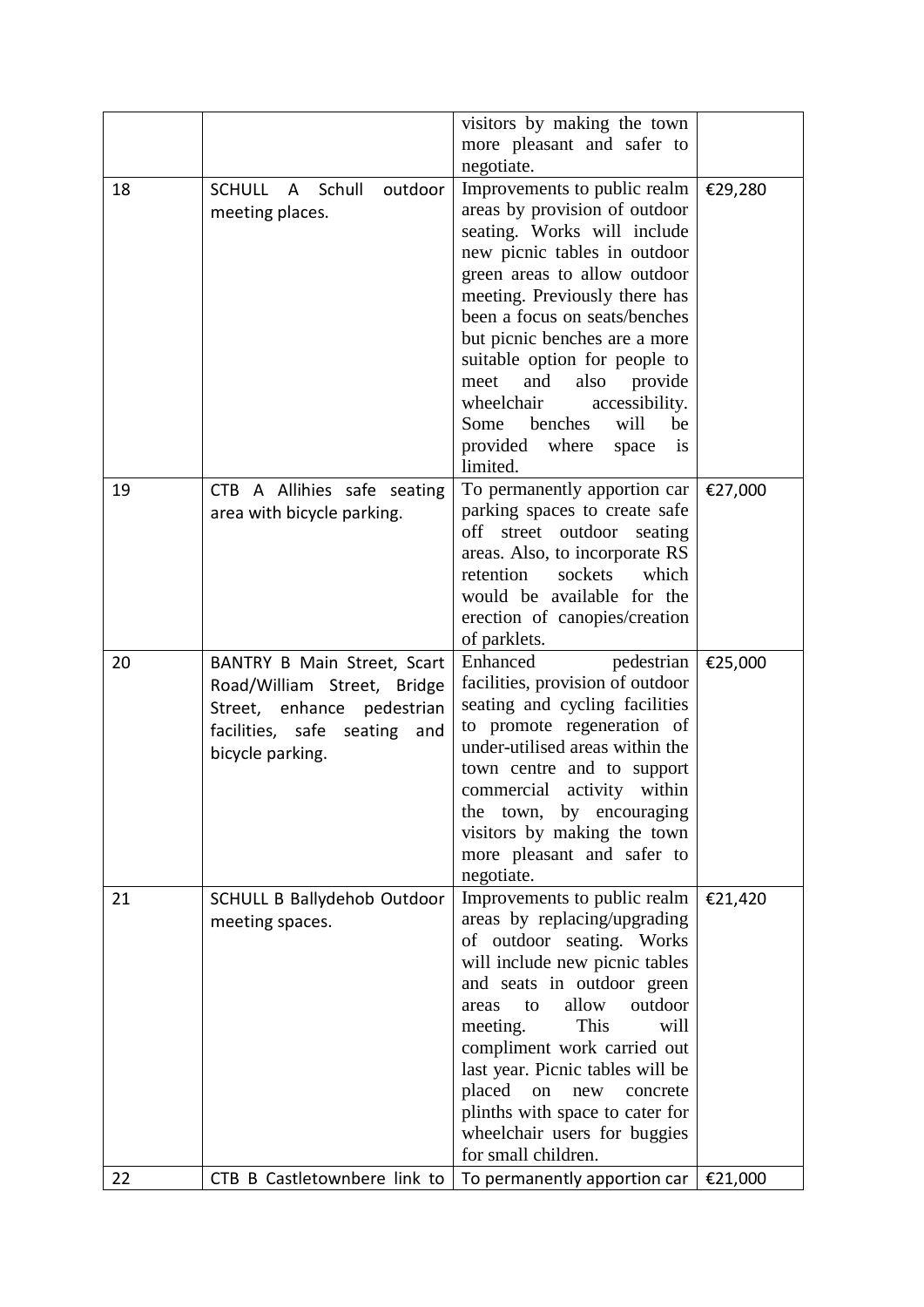|    | pocket park and safe seating           | parking spaces to create safe                                 |          |
|----|----------------------------------------|---------------------------------------------------------------|----------|
|    | area with bicycle parking.             | off street outdoor seating                                    |          |
|    |                                        | areas.                                                        |          |
| 23 | BANTRY C Kealkill, enhance             | Construction of pedestrian                                    | €30,000  |
|    | facilities,<br>pedestrian<br>safe      | facilities and outdoor seating                                |          |
|    | seating and bicycle parking.           | area. As is evident in the                                    |          |
|    |                                        | photograph, the centre of the                                 |          |
|    |                                        | village<br>is<br>undefined<br>and                             |          |
|    |                                        | lacking delineation.<br>It<br>$\overline{1}$                  |          |
|    |                                        | hoped that this proposal                                      |          |
|    |                                        | would be the first phase of a                                 |          |
|    |                                        | number of phases, which                                       |          |
|    |                                        | would create a more defined                                   |          |
|    |                                        | village<br>centre<br>and                                      |          |
|    |                                        | safer<br>consequently<br>a                                    |          |
|    |                                        | environment in particular for                                 |          |
|    |                                        | pedestrians and cyclists.                                     |          |
| 24 | SCHULL C Ballydehob street             | Re-allocation of street spaces                                | €5,800   |
|    | space reallocation.                    | to provide space for outdoor<br>meeting/dining using bollards |          |
|    |                                        | and signs. This scheme does                                   |          |
|    |                                        | NOT<br>include<br>any<br>street                               |          |
|    |                                        | furniture.                                                    |          |
| 25 | CTB C Ardgroom safe seating            | To enhance a village amenity                                  | €9,000   |
|    | areas with bicycle parking.            | with kerbing, safe seating,                                   |          |
|    |                                        | bicycle parking and to install                                |          |
|    |                                        | RS retention sockets outside                                  |          |
|    |                                        | village bar/restaurant to allow                               |          |
|    |                                        | for canopies/parklets.                                        |          |
| 26 | Castletownbere safe<br><b>CTB</b><br>D | To create a town network of                                   | €21,000  |
|    | seating with bicycle parking.          | safe<br>seating<br>with<br>areas                              |          |
|    |                                        | accompanying<br>bicycle                                       |          |
|    |                                        | parking racks.                                                |          |
| 27 | North Street, Skibereen, One-          | Make the R595 North St                                        | €30,000  |
|    | way.                                   | Skibbereen one-way inbound.                                   |          |
|    |                                        | This will create available                                    |          |
|    |                                        | space at The Square which<br>needs to be levelled and re-     |          |
|    |                                        | surfaced<br>for<br>to provide                                 |          |
|    |                                        | additional<br>outdoor<br>seating                              |          |
|    |                                        | area                                                          |          |
| 28 | Glandore, One-way.                     | Make part of the R597 at                                      | €20,000  |
|    |                                        | Glandore Skibbereen one-way                                   |          |
|    |                                        | Rosscarbery<br>from<br>towards                                |          |
|    |                                        | This<br>will<br>Leap.<br>create                               |          |
|    |                                        | available space in the centre                                 |          |
|    |                                        | Glandore<br>to<br>facilitate<br>of                            |          |
|    |                                        | additional outdoor seating.                                   |          |
|    |                                        | Total:                                                        | €792,000 |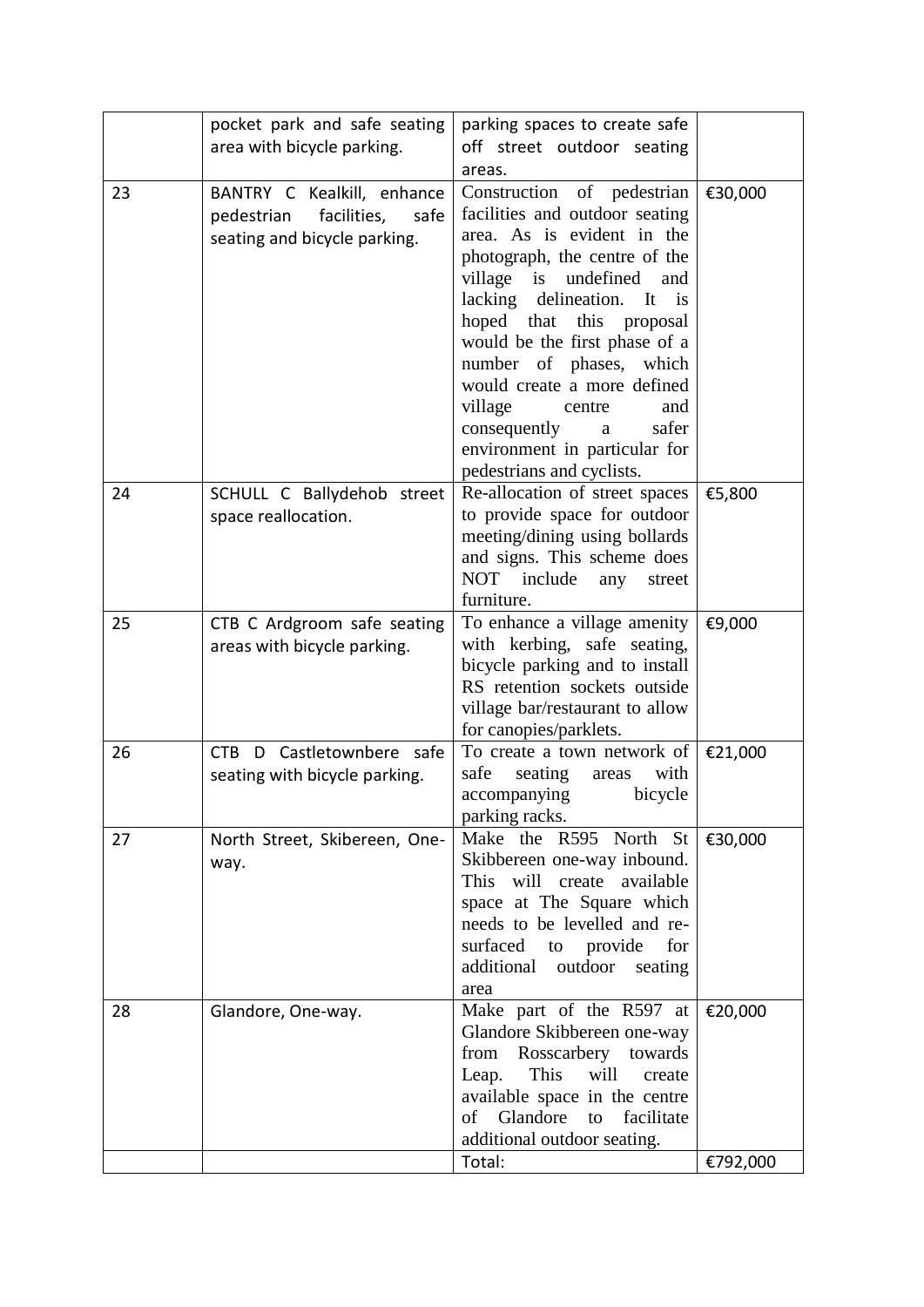Cllr. Hegarty thanked the Senior Executive Engineer for his report which he stated was very welcome.

## **3.5 Municipal District Officer Report June 2021.**

Ms. Helen Mulcahy, S/ Municipal District Officer circulated the following Municipal District Officer's Report June 2021 to the Members:

## **Midleton to Youghal Greenway.**

Works on the construction of the Midleton Youghal Greenway have now recommenced following the lifting of Covid 19 restrictions for essential infrastructure under national guidance. As a result of Covid 19 restrictions on construction activity over the past year, the programme for the delivery of the Greenway has been impacted and the completion of the overall project is now planned for Q1 2023. Cork County Council will seek to identify opportunities to open completed sections of the Greenway on a phased basis in advance of completing the overall route.

# **Midleton Town Centre Improved Access & Enhancement Project, Phase 2.**

The design and tender documentation for the project was reviewed by a Construction Claims Specialist in Q1 2021. As previously explained this review was necessary to reduce the risk of additional Construction cost due to Contractor claims and associated delays during the construction phase. Issues identified by the review are currently being resolved by our Consultants and once these have been addressed the project will be advertised for tender this July. Subject to the completion of a successful tender process, construction should commence in Q4 2021 with completion in Q1 2023.

## **Front Strand Public Convenience & Lifeguard Facility.**

The tender process for this development was deemed unsuccessful and the decision was made to retender. The contract will be re-advertised on Friday the  $30<sup>th</sup>$  of April with a closing date of the  $31<sup>st</sup>$  of May. Members will be kept updated on the tender process.

# **Youghal RRDF Application (Courthouse) – and Public Realm.**

This project involves the regeneration of the Town Centre through public realm renewal and the development of a future vision for the discussed former Courthouse. This funding also provided for the acquisition of the former soup kitchen property which has now been completed.

The Stage 1 Report on the redevelopment of the former Courthouse building incorporating the adjoining discussed shed has been finalised and will now move on to detailed design and planning. The redevelopment will provide a new lease of life for two unused buildings.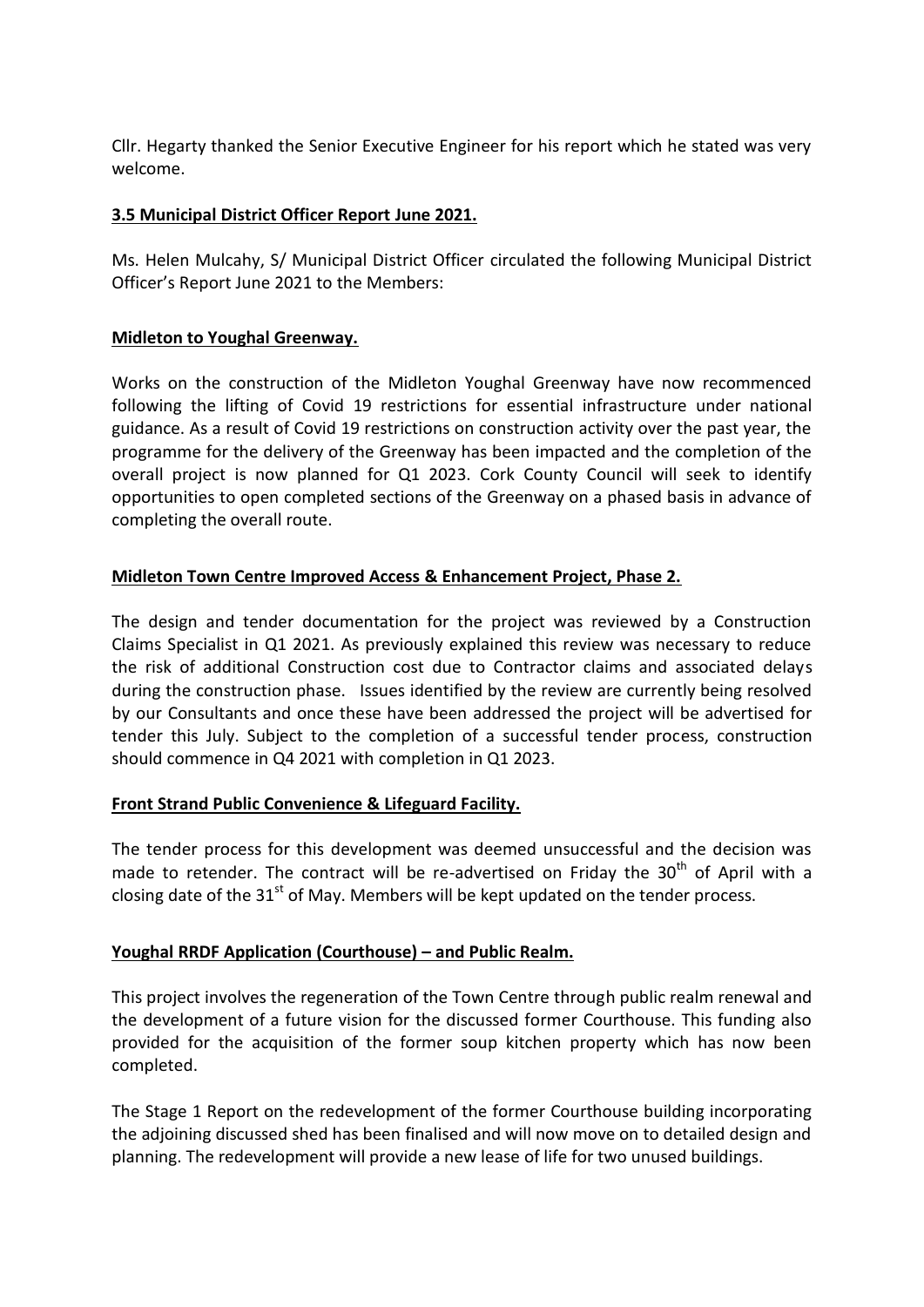The main concept for the refurbished building is a permanent exhibition of a unique collection of household items of historical and social importance spanning the century 1850 to 1950. This collection has been acquired by the Council.

CCC has advertised for specialist external consultants to join CCC's architect led design team for the refurbishment and re-development of the courthouse and soup kitchen.

All tenders have been returned across multiple individual competitions and are currently under assessment. Letters will go out to tenderers this week requesting the submission of supporting documentation. A final tender report and recommendation will be issued by May  $14^{th}$ .

Initial work has commenced on the scope and design of the public realm enhancements.

# **Town & Village Renewal Scheme, 2020. Glenbower Wood.**

An application for funding to facilitate the replacement of 3 no. footbridges in Glenbower Wood, Killeagh, was successful and the Department allocated €36,000 to this Project. The Council is liaising with the Community and the procurement of the works will commence as soon as construction restrictions as a result of Covid 19 are lifted.

# **Town & Village Renewal Scheme 2020 Accelerated Measures in Response to Covid-19**

# **Old Bridewell Gaol, Youghal**

The Council was successful and received a grant of €38,000 for a joint Cork County Council, Youghal Tidy Towns and Tesco Youghal proposal to develop a community garden at the Old Bridewell Gaol, Mill Road, Youghal. The project will consist of a gated community garden including an urban orchard, raised beds, seating and courtyard. Detailed design complete. Tenders have been received and are currently being assessed. Work will commence as soon as restrictions on construction works are lifted.

## **Castlemartyr.**

A grant of €25,000 was approved to part fund the development of a linear walkway from Castlemartyr village along the Ladysbridge road to the entrance to Castlemartyr Resort. This project will be undertaken as part of the Village Enhancement Scheme for 2020. A detailed design is currently being drawn up.

## **PHASE 2 OF YOUGHAL BOARDWALK**

Members will be aware of the significant progress made on Phase 2 of the Boardwalk from Claycastle to Redbarn, which has been the subject of very positive comment. Works are almost complete.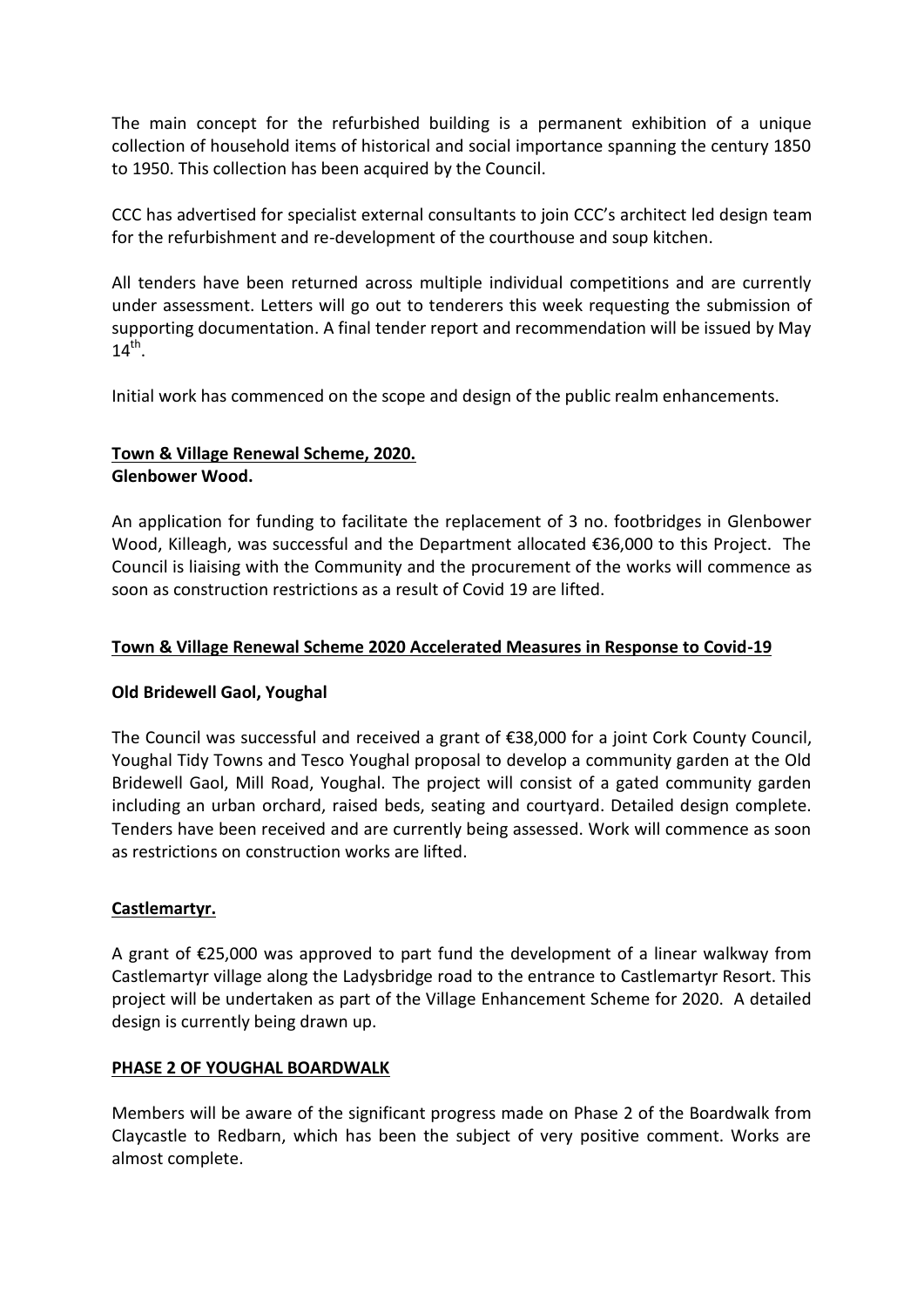## **Outdoor Recreation Infrastructure Scheme.**

This Municipal District submitted two applications for funding:-

Measure 1 – Pathway to Whitebay beach, Roches Point. This application was successful and **€20,000** was awarded. The works are now 100% complete.

Measure 2 – Peoples Path, Whitegate/Rostellan: An application for works costing €223,000 was submitted but the application was unsuccessful.

## **Village Enhancement Scheme 2021**

Members are aware that this is a Council funded scheme aimed at enhancement in the key villages in the Municipal District. The value of the works cannot exceed €68,500. Members can also include villages from 2021.

2017 Key Village Cloyne – Community Car Park

2018 Key Village Whitegate/Aghada – Enhancements to village green area. Funding set aside for works to be undertaken post Irish Water works.

2019 Key Village Killeagh – Community Car Park

2020 Key Village Castlemartyr – amenity walkway from village to Resort Hotel / Forestry Area.

The Villages in the Municipal District are Mogeely, Dungourney, Ladysbridge, Ballymacoda, Shanagarry/Garryvoe, Saleen, Ballycotton and Churchtown South. Members can submit proposals for consideration to the Municipal District Officer.

## **New Library for Youghal**

Cork County Council has secured funding to the value of  $E4,822,511$  for two projects in the Government's Rural Regeneration and Development Fund (RRDF).

Youghal has received one of the highest funding allocations at €4,048,511 with Cork County Council providing an additional €449,835, for a new town library. A collection of derelict buildings on North Main Street will be renovated and extended to create a modern and fully restored library. The new library will reinvigorate the town centre and provide essential community facilities and services, including remote learning resources and an accessible public space in the town for residents and visitors.

## **Water Sports Facility for Claycastle**

# **Garrylucas and Claycastle Beaches to benefit from new Water Sports Activity Facilities.**

Cork County Council has welcomed the announcement by the Minister for Tourism, Culture, Arts, Gaeltacht, Sport and Media, Catherine Martin, that Cork County will benefit from the construction of Water Sports Activity Facility Centre's at Garrylucas and Claycastle beaches.

This follows applications by Cork County Council in December 2020 under the Fáilte Ireland 'Platforms for Growth' Water Sports Activity Facility Centre's funding call. The funding approvals will facilitate the construction of new state-of-the-art facilities at both locations, the key components of which will be sustainable and accessible design, toilet & shower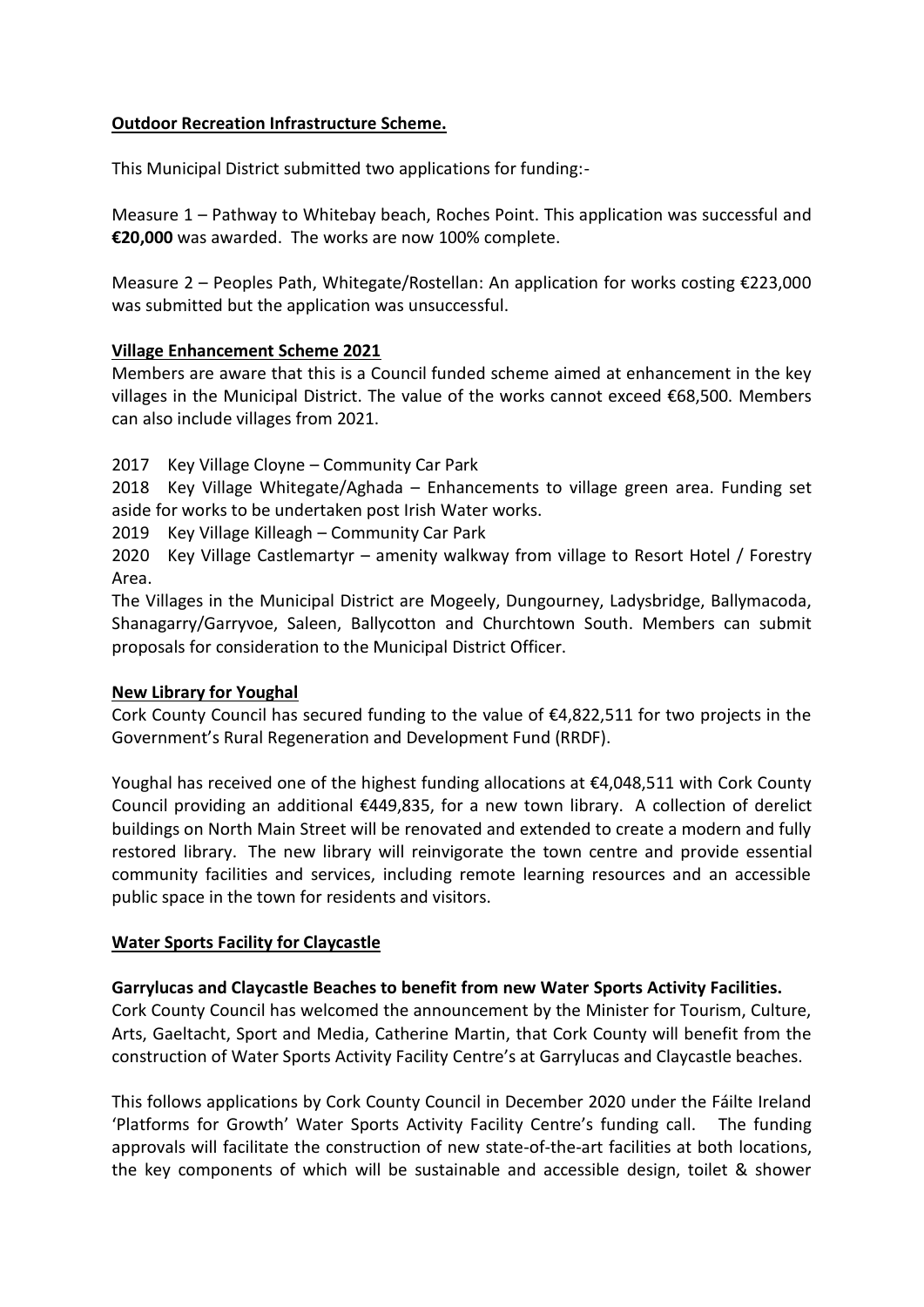provision, all weather changing facilities, secure storage, induction space and equipment wash down facilities.

The facilities will be of great benefit to the existing water sports activity businesses who operate from the two beaches and will also encourage new businesses to offer services from both locations.

This item was marked as noted.

## **3.6 East Cork Municipal Roads Programme 2021 Progress Report.**

Mr. Dave Clarke, Senior Executive Engineer circulated the following East Cork MD Regional & Local Roads (Restoration Improvement & Restoration Maintenance) Programme 2021 to the Members.

| <b>Funding</b>  | Project         | <b>Road</b>  | <b>Road Number</b> | <b>Road Name and</b>     | Length of $ $ | % Completed |
|-----------------|-----------------|--------------|--------------------|--------------------------|---------------|-------------|
| Grant           | <b>Number</b>   | <b>Class</b> |                    | or Townland              | Work (m)      |             |
| <b>Category</b> |                 |              |                    | <b>Name</b>              |               |             |
| Restoration     | RM <sub>1</sub> | <b>LP</b>    | L-3602             | East Cork $-$ L-3602     | 2233          | 100%        |
| Maintenance     |                 |              |                    | (part) Kearney's X       |               |             |
|                 |                 |              |                    | to Moanbaun              |               |             |
| Restoration     | RM <sub>2</sub> | LS.          | L-7609             | East Cork - L-7609       | 2515          | 100%        |
| Maintenance     |                 |              |                    | Pigeonhill<br>to         |               |             |
|                 |                 |              |                    | <b>Brodericks Cross</b>  |               |             |
| Restoration     | RM <sub>3</sub> | <b>LP</b>    | $L - 3604 - 0$     | East Cork $-$ L-3604     | 1480          | 0%          |
| Maintenance     |                 |              |                    | (Leamlara<br>to          |               |             |
|                 |                 |              |                    | Condonstown              |               |             |
| Restoration     | RM4             | <b>LP</b>    | L-3601             | East Cork $-$ L3601      | 3005          | 0%          |
| Maintenance     |                 |              |                    | (part) at Rathgire       |               |             |
| Restoration     | RM <sub>5</sub> | $\mathsf{R}$ | R-627              | East Cork $-$ R627       | 5047          | 60%         |
| Maintenance     |                 |              |                    | (part)                   |               |             |
|                 |                 |              |                    | Donnickmore<br>to        |               |             |
|                 |                 |              |                    | <b>Murleys X</b>         |               |             |
| Restoration     | RM <sub>6</sub> | LS.          | L-7804             | East Cork - L7804        | 2911          | 0%          |
| Maintenance     |                 |              |                    | (part)                   |               |             |
|                 |                 |              |                    | Ballyknockane            |               |             |
| Restoration     | RM <sub>7</sub> | LS.          | L-7803             | East Cork $-$ L7803      | 1281          | 0%          |
| Maintenance     |                 |              |                    | Kilnafurry               |               |             |
| Restoration     | RM <sub>8</sub> | LP           | L-3814             | East Cork - L3814        | 1125          | 0%          |
| Maintenance     |                 |              |                    | (part) Redbarn           |               |             |
| Restoration     | RM <sub>9</sub> | LS.          | L-7861             | East Cork - L-7861       | 1524          | 100%        |
| Maintenance     |                 |              |                    | <b>Pilmore Road</b>      |               |             |
| Restoration     | <b>RM 10</b>    | LP           | L-3816             | East Cork $-$ L-3816     | 1065          | 100%        |
| Maintenance     |                 |              |                    | (part)                   |               |             |
|                 |                 |              |                    | <b>Ballymacoda</b><br>to |               |             |
|                 |                 |              |                    | Knockadoon Road          |               |             |
| Restoration     | <b>RM 11</b>    | LP, LS       | L-3630             | East Cork $-$ L3630      | 1702          | 0%          |
| Maintenance     |                 |              |                    | Stacks Cross to          |               |             |
|                 |                 |              |                    | Knockasturkeen           |               |             |
| Restoration     | <b>RM 12</b>    | LP           | L-3818             | East Cork - L3818        | 2600          | 0%          |
| Maintenance     |                 |              |                    | (part) Ballyrussell      |               |             |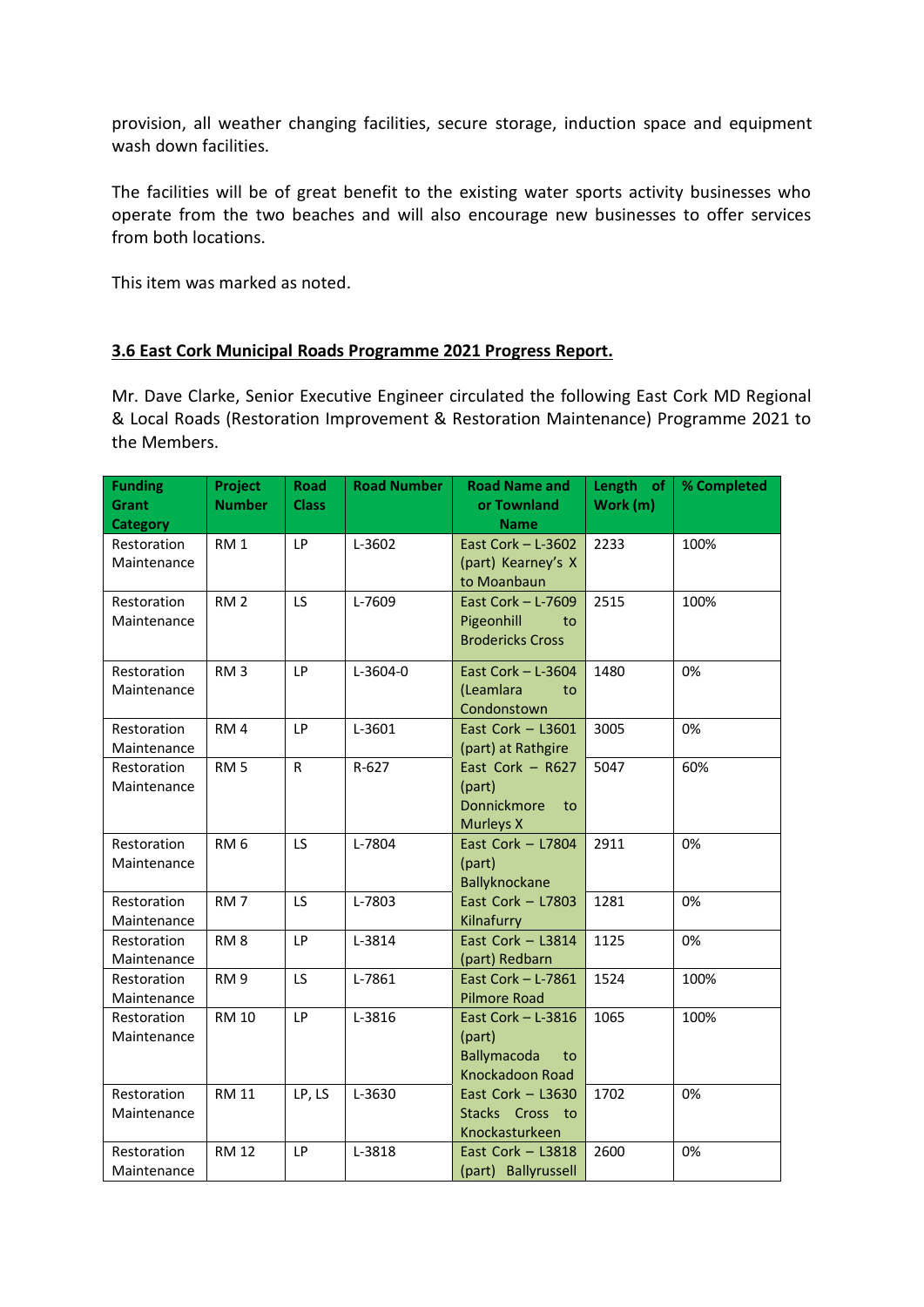| East Cork $-$ L7663<br>Restoration<br><b>RM 13</b><br>LS.<br>L-7683<br>1800<br>0%<br>(part) Monagoul<br>Maintenance<br>to Ballyduff<br>East Cork $-$ L3642<br><b>RM 14</b><br>705<br><b>LP</b><br>L-3642<br>0%<br>Restoration<br>(part) Ballyvaloon<br>Maintenance<br><b>RM 15</b><br>R-630<br>East Cork $-$ R630<br>2267<br>0%<br>Restoration<br>R<br>Whitewell<br>Maintenance<br>to<br>Rostellan<br>Shanagarry<br><b>RESTORATION MAINTENANCE SUBTOTAL =</b><br>31,260<br>R11<br>LP<br>L-3601<br>East Cork $-$ L3601<br>1658<br>0%<br>Restoration<br>Monaleen<br>Improvement<br>Restoration<br>RI <sub>2</sub><br>LS.<br>L-7834<br>East Cork $-$ L7834<br>1906<br>95%<br>Coolcap<br>Improvement<br>Restoration<br>RI <sub>3</sub><br><b>LT</b><br>L-38061<br>Cork<br>400<br>East<br>0%<br>L38061<br>Improvement<br>(part)<br>High<br>Road<br>Killeagh<br>RI4<br>LS.<br>East Cork $-$ L7839<br>800<br>0%<br>Restoration<br>L-7839<br><b>Dishane</b><br>Improvement<br>RI <sub>5</sub><br>LS<br>East Cork - L7828<br>0%<br>Restoration<br>L-7828<br>1491<br><b>Ballyglavin</b><br>Improvement<br>RI <sub>6</sub><br>LS<br>East Cork - L9509<br>L-9509<br>80<br>Restoration<br><b>Tender Stage</b><br>(part) Sweetfield<br>Improvement<br>Estate<br>RI <sub>7</sub><br>LP<br>L-3813<br>1387<br>10%<br>Restoration<br>East Cork $-$ L3813<br><b>Beanfield</b><br>Cross<br>Improvement<br>towards Gortroe<br>RI <sub>8</sub><br>Restoration<br><b>LP</b><br>L-38165<br>East Cork $-$ L3816<br>1400<br>Contract<br>(part)<br>Awarded<br>Improvement<br>Knockadoon<br>RI <sub>9</sub><br>2000<br>Restoration<br>R<br>R-633<br>East Cork $-$ R633<br>Contract<br>Lisquinlan<br>Awarded<br>Improvement<br>East Cork - R629<br>306<br><b>RI 10</b><br>R<br>R-629<br>Restoration<br>Contract<br>Approach<br>Awarded<br>Improvement<br>to<br>Ballycotton<br>Restoration<br>RI 11<br>L-3642<br>East Cork - L3642<br>931<br>LP<br>Contract<br>Ballyvaloon<br>Awarded<br>Improvement<br><b>RI 12</b><br>LP<br>East Cork $-$ L3620<br>1850<br>95%<br>Restoration<br>L-3630<br>Stacks X to R629<br>Improvement<br><b>Ballymaloe</b><br><b>RI 13</b><br>East Cork - L3809<br>2000<br>Restoration<br>LP<br>L-3809<br>Contract<br>Kilmountain X to<br>Awarded<br>Improvement<br>Mogeely<br>Restoration<br><b>RI 14</b><br>LP<br>L-3628<br>East Cork - L3628<br>210<br>Contract<br>Whiterock (part)+<br>Awarded<br>Improvement<br><b>Thades Cross</b><br><b>RI 15</b><br>LP<br>East Cork $-$ L3626<br>850<br>Restoration<br>L-3626<br>0%<br>'Rocky Road' at<br>Improvement<br>Copperingerstown<br><b>RI 16</b><br>LS<br>L-7650<br>East Cork $-$ L7650<br>Restoration<br>1299<br>0%<br>Improvement<br>Carrigagour<br>Restoration<br>R<br>East Cork $-$ R630<br>Contract<br><b>RI 17</b><br>R-630<br>672<br>Loughatalia<br>Awarded<br>Improvement<br>to |  |  | to Loughane |  |
|-----------------------------------------------------------------------------------------------------------------------------------------------------------------------------------------------------------------------------------------------------------------------------------------------------------------------------------------------------------------------------------------------------------------------------------------------------------------------------------------------------------------------------------------------------------------------------------------------------------------------------------------------------------------------------------------------------------------------------------------------------------------------------------------------------------------------------------------------------------------------------------------------------------------------------------------------------------------------------------------------------------------------------------------------------------------------------------------------------------------------------------------------------------------------------------------------------------------------------------------------------------------------------------------------------------------------------------------------------------------------------------------------------------------------------------------------------------------------------------------------------------------------------------------------------------------------------------------------------------------------------------------------------------------------------------------------------------------------------------------------------------------------------------------------------------------------------------------------------------------------------------------------------------------------------------------------------------------------------------------------------------------------------------------------------------------------------------------------------------------------------------------------------------------------------------------------------------------------------------------------------------------------------------------------------------------------------------------------------------------------------------------------------------------------------------------------------------------------------------------------------------------------------------------------------------------------------------------------------------------------------------------------------------------------------------------------------------------------------------------------------------------------------------------------------------------------------------|--|--|-------------|--|
|                                                                                                                                                                                                                                                                                                                                                                                                                                                                                                                                                                                                                                                                                                                                                                                                                                                                                                                                                                                                                                                                                                                                                                                                                                                                                                                                                                                                                                                                                                                                                                                                                                                                                                                                                                                                                                                                                                                                                                                                                                                                                                                                                                                                                                                                                                                                                                                                                                                                                                                                                                                                                                                                                                                                                                                                                                   |  |  |             |  |
|                                                                                                                                                                                                                                                                                                                                                                                                                                                                                                                                                                                                                                                                                                                                                                                                                                                                                                                                                                                                                                                                                                                                                                                                                                                                                                                                                                                                                                                                                                                                                                                                                                                                                                                                                                                                                                                                                                                                                                                                                                                                                                                                                                                                                                                                                                                                                                                                                                                                                                                                                                                                                                                                                                                                                                                                                                   |  |  |             |  |
|                                                                                                                                                                                                                                                                                                                                                                                                                                                                                                                                                                                                                                                                                                                                                                                                                                                                                                                                                                                                                                                                                                                                                                                                                                                                                                                                                                                                                                                                                                                                                                                                                                                                                                                                                                                                                                                                                                                                                                                                                                                                                                                                                                                                                                                                                                                                                                                                                                                                                                                                                                                                                                                                                                                                                                                                                                   |  |  |             |  |
|                                                                                                                                                                                                                                                                                                                                                                                                                                                                                                                                                                                                                                                                                                                                                                                                                                                                                                                                                                                                                                                                                                                                                                                                                                                                                                                                                                                                                                                                                                                                                                                                                                                                                                                                                                                                                                                                                                                                                                                                                                                                                                                                                                                                                                                                                                                                                                                                                                                                                                                                                                                                                                                                                                                                                                                                                                   |  |  |             |  |
|                                                                                                                                                                                                                                                                                                                                                                                                                                                                                                                                                                                                                                                                                                                                                                                                                                                                                                                                                                                                                                                                                                                                                                                                                                                                                                                                                                                                                                                                                                                                                                                                                                                                                                                                                                                                                                                                                                                                                                                                                                                                                                                                                                                                                                                                                                                                                                                                                                                                                                                                                                                                                                                                                                                                                                                                                                   |  |  |             |  |
|                                                                                                                                                                                                                                                                                                                                                                                                                                                                                                                                                                                                                                                                                                                                                                                                                                                                                                                                                                                                                                                                                                                                                                                                                                                                                                                                                                                                                                                                                                                                                                                                                                                                                                                                                                                                                                                                                                                                                                                                                                                                                                                                                                                                                                                                                                                                                                                                                                                                                                                                                                                                                                                                                                                                                                                                                                   |  |  |             |  |
|                                                                                                                                                                                                                                                                                                                                                                                                                                                                                                                                                                                                                                                                                                                                                                                                                                                                                                                                                                                                                                                                                                                                                                                                                                                                                                                                                                                                                                                                                                                                                                                                                                                                                                                                                                                                                                                                                                                                                                                                                                                                                                                                                                                                                                                                                                                                                                                                                                                                                                                                                                                                                                                                                                                                                                                                                                   |  |  |             |  |
|                                                                                                                                                                                                                                                                                                                                                                                                                                                                                                                                                                                                                                                                                                                                                                                                                                                                                                                                                                                                                                                                                                                                                                                                                                                                                                                                                                                                                                                                                                                                                                                                                                                                                                                                                                                                                                                                                                                                                                                                                                                                                                                                                                                                                                                                                                                                                                                                                                                                                                                                                                                                                                                                                                                                                                                                                                   |  |  |             |  |
|                                                                                                                                                                                                                                                                                                                                                                                                                                                                                                                                                                                                                                                                                                                                                                                                                                                                                                                                                                                                                                                                                                                                                                                                                                                                                                                                                                                                                                                                                                                                                                                                                                                                                                                                                                                                                                                                                                                                                                                                                                                                                                                                                                                                                                                                                                                                                                                                                                                                                                                                                                                                                                                                                                                                                                                                                                   |  |  |             |  |
|                                                                                                                                                                                                                                                                                                                                                                                                                                                                                                                                                                                                                                                                                                                                                                                                                                                                                                                                                                                                                                                                                                                                                                                                                                                                                                                                                                                                                                                                                                                                                                                                                                                                                                                                                                                                                                                                                                                                                                                                                                                                                                                                                                                                                                                                                                                                                                                                                                                                                                                                                                                                                                                                                                                                                                                                                                   |  |  |             |  |
|                                                                                                                                                                                                                                                                                                                                                                                                                                                                                                                                                                                                                                                                                                                                                                                                                                                                                                                                                                                                                                                                                                                                                                                                                                                                                                                                                                                                                                                                                                                                                                                                                                                                                                                                                                                                                                                                                                                                                                                                                                                                                                                                                                                                                                                                                                                                                                                                                                                                                                                                                                                                                                                                                                                                                                                                                                   |  |  |             |  |
|                                                                                                                                                                                                                                                                                                                                                                                                                                                                                                                                                                                                                                                                                                                                                                                                                                                                                                                                                                                                                                                                                                                                                                                                                                                                                                                                                                                                                                                                                                                                                                                                                                                                                                                                                                                                                                                                                                                                                                                                                                                                                                                                                                                                                                                                                                                                                                                                                                                                                                                                                                                                                                                                                                                                                                                                                                   |  |  |             |  |
|                                                                                                                                                                                                                                                                                                                                                                                                                                                                                                                                                                                                                                                                                                                                                                                                                                                                                                                                                                                                                                                                                                                                                                                                                                                                                                                                                                                                                                                                                                                                                                                                                                                                                                                                                                                                                                                                                                                                                                                                                                                                                                                                                                                                                                                                                                                                                                                                                                                                                                                                                                                                                                                                                                                                                                                                                                   |  |  |             |  |
|                                                                                                                                                                                                                                                                                                                                                                                                                                                                                                                                                                                                                                                                                                                                                                                                                                                                                                                                                                                                                                                                                                                                                                                                                                                                                                                                                                                                                                                                                                                                                                                                                                                                                                                                                                                                                                                                                                                                                                                                                                                                                                                                                                                                                                                                                                                                                                                                                                                                                                                                                                                                                                                                                                                                                                                                                                   |  |  |             |  |
|                                                                                                                                                                                                                                                                                                                                                                                                                                                                                                                                                                                                                                                                                                                                                                                                                                                                                                                                                                                                                                                                                                                                                                                                                                                                                                                                                                                                                                                                                                                                                                                                                                                                                                                                                                                                                                                                                                                                                                                                                                                                                                                                                                                                                                                                                                                                                                                                                                                                                                                                                                                                                                                                                                                                                                                                                                   |  |  |             |  |
|                                                                                                                                                                                                                                                                                                                                                                                                                                                                                                                                                                                                                                                                                                                                                                                                                                                                                                                                                                                                                                                                                                                                                                                                                                                                                                                                                                                                                                                                                                                                                                                                                                                                                                                                                                                                                                                                                                                                                                                                                                                                                                                                                                                                                                                                                                                                                                                                                                                                                                                                                                                                                                                                                                                                                                                                                                   |  |  |             |  |
|                                                                                                                                                                                                                                                                                                                                                                                                                                                                                                                                                                                                                                                                                                                                                                                                                                                                                                                                                                                                                                                                                                                                                                                                                                                                                                                                                                                                                                                                                                                                                                                                                                                                                                                                                                                                                                                                                                                                                                                                                                                                                                                                                                                                                                                                                                                                                                                                                                                                                                                                                                                                                                                                                                                                                                                                                                   |  |  |             |  |
|                                                                                                                                                                                                                                                                                                                                                                                                                                                                                                                                                                                                                                                                                                                                                                                                                                                                                                                                                                                                                                                                                                                                                                                                                                                                                                                                                                                                                                                                                                                                                                                                                                                                                                                                                                                                                                                                                                                                                                                                                                                                                                                                                                                                                                                                                                                                                                                                                                                                                                                                                                                                                                                                                                                                                                                                                                   |  |  |             |  |
|                                                                                                                                                                                                                                                                                                                                                                                                                                                                                                                                                                                                                                                                                                                                                                                                                                                                                                                                                                                                                                                                                                                                                                                                                                                                                                                                                                                                                                                                                                                                                                                                                                                                                                                                                                                                                                                                                                                                                                                                                                                                                                                                                                                                                                                                                                                                                                                                                                                                                                                                                                                                                                                                                                                                                                                                                                   |  |  |             |  |
|                                                                                                                                                                                                                                                                                                                                                                                                                                                                                                                                                                                                                                                                                                                                                                                                                                                                                                                                                                                                                                                                                                                                                                                                                                                                                                                                                                                                                                                                                                                                                                                                                                                                                                                                                                                                                                                                                                                                                                                                                                                                                                                                                                                                                                                                                                                                                                                                                                                                                                                                                                                                                                                                                                                                                                                                                                   |  |  |             |  |
|                                                                                                                                                                                                                                                                                                                                                                                                                                                                                                                                                                                                                                                                                                                                                                                                                                                                                                                                                                                                                                                                                                                                                                                                                                                                                                                                                                                                                                                                                                                                                                                                                                                                                                                                                                                                                                                                                                                                                                                                                                                                                                                                                                                                                                                                                                                                                                                                                                                                                                                                                                                                                                                                                                                                                                                                                                   |  |  |             |  |
|                                                                                                                                                                                                                                                                                                                                                                                                                                                                                                                                                                                                                                                                                                                                                                                                                                                                                                                                                                                                                                                                                                                                                                                                                                                                                                                                                                                                                                                                                                                                                                                                                                                                                                                                                                                                                                                                                                                                                                                                                                                                                                                                                                                                                                                                                                                                                                                                                                                                                                                                                                                                                                                                                                                                                                                                                                   |  |  |             |  |
|                                                                                                                                                                                                                                                                                                                                                                                                                                                                                                                                                                                                                                                                                                                                                                                                                                                                                                                                                                                                                                                                                                                                                                                                                                                                                                                                                                                                                                                                                                                                                                                                                                                                                                                                                                                                                                                                                                                                                                                                                                                                                                                                                                                                                                                                                                                                                                                                                                                                                                                                                                                                                                                                                                                                                                                                                                   |  |  |             |  |
|                                                                                                                                                                                                                                                                                                                                                                                                                                                                                                                                                                                                                                                                                                                                                                                                                                                                                                                                                                                                                                                                                                                                                                                                                                                                                                                                                                                                                                                                                                                                                                                                                                                                                                                                                                                                                                                                                                                                                                                                                                                                                                                                                                                                                                                                                                                                                                                                                                                                                                                                                                                                                                                                                                                                                                                                                                   |  |  |             |  |
|                                                                                                                                                                                                                                                                                                                                                                                                                                                                                                                                                                                                                                                                                                                                                                                                                                                                                                                                                                                                                                                                                                                                                                                                                                                                                                                                                                                                                                                                                                                                                                                                                                                                                                                                                                                                                                                                                                                                                                                                                                                                                                                                                                                                                                                                                                                                                                                                                                                                                                                                                                                                                                                                                                                                                                                                                                   |  |  |             |  |
|                                                                                                                                                                                                                                                                                                                                                                                                                                                                                                                                                                                                                                                                                                                                                                                                                                                                                                                                                                                                                                                                                                                                                                                                                                                                                                                                                                                                                                                                                                                                                                                                                                                                                                                                                                                                                                                                                                                                                                                                                                                                                                                                                                                                                                                                                                                                                                                                                                                                                                                                                                                                                                                                                                                                                                                                                                   |  |  |             |  |
|                                                                                                                                                                                                                                                                                                                                                                                                                                                                                                                                                                                                                                                                                                                                                                                                                                                                                                                                                                                                                                                                                                                                                                                                                                                                                                                                                                                                                                                                                                                                                                                                                                                                                                                                                                                                                                                                                                                                                                                                                                                                                                                                                                                                                                                                                                                                                                                                                                                                                                                                                                                                                                                                                                                                                                                                                                   |  |  |             |  |
|                                                                                                                                                                                                                                                                                                                                                                                                                                                                                                                                                                                                                                                                                                                                                                                                                                                                                                                                                                                                                                                                                                                                                                                                                                                                                                                                                                                                                                                                                                                                                                                                                                                                                                                                                                                                                                                                                                                                                                                                                                                                                                                                                                                                                                                                                                                                                                                                                                                                                                                                                                                                                                                                                                                                                                                                                                   |  |  |             |  |
|                                                                                                                                                                                                                                                                                                                                                                                                                                                                                                                                                                                                                                                                                                                                                                                                                                                                                                                                                                                                                                                                                                                                                                                                                                                                                                                                                                                                                                                                                                                                                                                                                                                                                                                                                                                                                                                                                                                                                                                                                                                                                                                                                                                                                                                                                                                                                                                                                                                                                                                                                                                                                                                                                                                                                                                                                                   |  |  |             |  |
|                                                                                                                                                                                                                                                                                                                                                                                                                                                                                                                                                                                                                                                                                                                                                                                                                                                                                                                                                                                                                                                                                                                                                                                                                                                                                                                                                                                                                                                                                                                                                                                                                                                                                                                                                                                                                                                                                                                                                                                                                                                                                                                                                                                                                                                                                                                                                                                                                                                                                                                                                                                                                                                                                                                                                                                                                                   |  |  |             |  |
|                                                                                                                                                                                                                                                                                                                                                                                                                                                                                                                                                                                                                                                                                                                                                                                                                                                                                                                                                                                                                                                                                                                                                                                                                                                                                                                                                                                                                                                                                                                                                                                                                                                                                                                                                                                                                                                                                                                                                                                                                                                                                                                                                                                                                                                                                                                                                                                                                                                                                                                                                                                                                                                                                                                                                                                                                                   |  |  |             |  |
|                                                                                                                                                                                                                                                                                                                                                                                                                                                                                                                                                                                                                                                                                                                                                                                                                                                                                                                                                                                                                                                                                                                                                                                                                                                                                                                                                                                                                                                                                                                                                                                                                                                                                                                                                                                                                                                                                                                                                                                                                                                                                                                                                                                                                                                                                                                                                                                                                                                                                                                                                                                                                                                                                                                                                                                                                                   |  |  |             |  |
|                                                                                                                                                                                                                                                                                                                                                                                                                                                                                                                                                                                                                                                                                                                                                                                                                                                                                                                                                                                                                                                                                                                                                                                                                                                                                                                                                                                                                                                                                                                                                                                                                                                                                                                                                                                                                                                                                                                                                                                                                                                                                                                                                                                                                                                                                                                                                                                                                                                                                                                                                                                                                                                                                                                                                                                                                                   |  |  |             |  |
|                                                                                                                                                                                                                                                                                                                                                                                                                                                                                                                                                                                                                                                                                                                                                                                                                                                                                                                                                                                                                                                                                                                                                                                                                                                                                                                                                                                                                                                                                                                                                                                                                                                                                                                                                                                                                                                                                                                                                                                                                                                                                                                                                                                                                                                                                                                                                                                                                                                                                                                                                                                                                                                                                                                                                                                                                                   |  |  |             |  |
|                                                                                                                                                                                                                                                                                                                                                                                                                                                                                                                                                                                                                                                                                                                                                                                                                                                                                                                                                                                                                                                                                                                                                                                                                                                                                                                                                                                                                                                                                                                                                                                                                                                                                                                                                                                                                                                                                                                                                                                                                                                                                                                                                                                                                                                                                                                                                                                                                                                                                                                                                                                                                                                                                                                                                                                                                                   |  |  |             |  |
|                                                                                                                                                                                                                                                                                                                                                                                                                                                                                                                                                                                                                                                                                                                                                                                                                                                                                                                                                                                                                                                                                                                                                                                                                                                                                                                                                                                                                                                                                                                                                                                                                                                                                                                                                                                                                                                                                                                                                                                                                                                                                                                                                                                                                                                                                                                                                                                                                                                                                                                                                                                                                                                                                                                                                                                                                                   |  |  |             |  |
|                                                                                                                                                                                                                                                                                                                                                                                                                                                                                                                                                                                                                                                                                                                                                                                                                                                                                                                                                                                                                                                                                                                                                                                                                                                                                                                                                                                                                                                                                                                                                                                                                                                                                                                                                                                                                                                                                                                                                                                                                                                                                                                                                                                                                                                                                                                                                                                                                                                                                                                                                                                                                                                                                                                                                                                                                                   |  |  |             |  |
|                                                                                                                                                                                                                                                                                                                                                                                                                                                                                                                                                                                                                                                                                                                                                                                                                                                                                                                                                                                                                                                                                                                                                                                                                                                                                                                                                                                                                                                                                                                                                                                                                                                                                                                                                                                                                                                                                                                                                                                                                                                                                                                                                                                                                                                                                                                                                                                                                                                                                                                                                                                                                                                                                                                                                                                                                                   |  |  |             |  |
|                                                                                                                                                                                                                                                                                                                                                                                                                                                                                                                                                                                                                                                                                                                                                                                                                                                                                                                                                                                                                                                                                                                                                                                                                                                                                                                                                                                                                                                                                                                                                                                                                                                                                                                                                                                                                                                                                                                                                                                                                                                                                                                                                                                                                                                                                                                                                                                                                                                                                                                                                                                                                                                                                                                                                                                                                                   |  |  |             |  |
|                                                                                                                                                                                                                                                                                                                                                                                                                                                                                                                                                                                                                                                                                                                                                                                                                                                                                                                                                                                                                                                                                                                                                                                                                                                                                                                                                                                                                                                                                                                                                                                                                                                                                                                                                                                                                                                                                                                                                                                                                                                                                                                                                                                                                                                                                                                                                                                                                                                                                                                                                                                                                                                                                                                                                                                                                                   |  |  |             |  |
|                                                                                                                                                                                                                                                                                                                                                                                                                                                                                                                                                                                                                                                                                                                                                                                                                                                                                                                                                                                                                                                                                                                                                                                                                                                                                                                                                                                                                                                                                                                                                                                                                                                                                                                                                                                                                                                                                                                                                                                                                                                                                                                                                                                                                                                                                                                                                                                                                                                                                                                                                                                                                                                                                                                                                                                                                                   |  |  |             |  |
|                                                                                                                                                                                                                                                                                                                                                                                                                                                                                                                                                                                                                                                                                                                                                                                                                                                                                                                                                                                                                                                                                                                                                                                                                                                                                                                                                                                                                                                                                                                                                                                                                                                                                                                                                                                                                                                                                                                                                                                                                                                                                                                                                                                                                                                                                                                                                                                                                                                                                                                                                                                                                                                                                                                                                                                                                                   |  |  |             |  |
|                                                                                                                                                                                                                                                                                                                                                                                                                                                                                                                                                                                                                                                                                                                                                                                                                                                                                                                                                                                                                                                                                                                                                                                                                                                                                                                                                                                                                                                                                                                                                                                                                                                                                                                                                                                                                                                                                                                                                                                                                                                                                                                                                                                                                                                                                                                                                                                                                                                                                                                                                                                                                                                                                                                                                                                                                                   |  |  |             |  |
|                                                                                                                                                                                                                                                                                                                                                                                                                                                                                                                                                                                                                                                                                                                                                                                                                                                                                                                                                                                                                                                                                                                                                                                                                                                                                                                                                                                                                                                                                                                                                                                                                                                                                                                                                                                                                                                                                                                                                                                                                                                                                                                                                                                                                                                                                                                                                                                                                                                                                                                                                                                                                                                                                                                                                                                                                                   |  |  |             |  |
|                                                                                                                                                                                                                                                                                                                                                                                                                                                                                                                                                                                                                                                                                                                                                                                                                                                                                                                                                                                                                                                                                                                                                                                                                                                                                                                                                                                                                                                                                                                                                                                                                                                                                                                                                                                                                                                                                                                                                                                                                                                                                                                                                                                                                                                                                                                                                                                                                                                                                                                                                                                                                                                                                                                                                                                                                                   |  |  |             |  |
|                                                                                                                                                                                                                                                                                                                                                                                                                                                                                                                                                                                                                                                                                                                                                                                                                                                                                                                                                                                                                                                                                                                                                                                                                                                                                                                                                                                                                                                                                                                                                                                                                                                                                                                                                                                                                                                                                                                                                                                                                                                                                                                                                                                                                                                                                                                                                                                                                                                                                                                                                                                                                                                                                                                                                                                                                                   |  |  |             |  |
|                                                                                                                                                                                                                                                                                                                                                                                                                                                                                                                                                                                                                                                                                                                                                                                                                                                                                                                                                                                                                                                                                                                                                                                                                                                                                                                                                                                                                                                                                                                                                                                                                                                                                                                                                                                                                                                                                                                                                                                                                                                                                                                                                                                                                                                                                                                                                                                                                                                                                                                                                                                                                                                                                                                                                                                                                                   |  |  |             |  |
|                                                                                                                                                                                                                                                                                                                                                                                                                                                                                                                                                                                                                                                                                                                                                                                                                                                                                                                                                                                                                                                                                                                                                                                                                                                                                                                                                                                                                                                                                                                                                                                                                                                                                                                                                                                                                                                                                                                                                                                                                                                                                                                                                                                                                                                                                                                                                                                                                                                                                                                                                                                                                                                                                                                                                                                                                                   |  |  |             |  |
|                                                                                                                                                                                                                                                                                                                                                                                                                                                                                                                                                                                                                                                                                                                                                                                                                                                                                                                                                                                                                                                                                                                                                                                                                                                                                                                                                                                                                                                                                                                                                                                                                                                                                                                                                                                                                                                                                                                                                                                                                                                                                                                                                                                                                                                                                                                                                                                                                                                                                                                                                                                                                                                                                                                                                                                                                                   |  |  |             |  |
|                                                                                                                                                                                                                                                                                                                                                                                                                                                                                                                                                                                                                                                                                                                                                                                                                                                                                                                                                                                                                                                                                                                                                                                                                                                                                                                                                                                                                                                                                                                                                                                                                                                                                                                                                                                                                                                                                                                                                                                                                                                                                                                                                                                                                                                                                                                                                                                                                                                                                                                                                                                                                                                                                                                                                                                                                                   |  |  |             |  |
|                                                                                                                                                                                                                                                                                                                                                                                                                                                                                                                                                                                                                                                                                                                                                                                                                                                                                                                                                                                                                                                                                                                                                                                                                                                                                                                                                                                                                                                                                                                                                                                                                                                                                                                                                                                                                                                                                                                                                                                                                                                                                                                                                                                                                                                                                                                                                                                                                                                                                                                                                                                                                                                                                                                                                                                                                                   |  |  |             |  |
|                                                                                                                                                                                                                                                                                                                                                                                                                                                                                                                                                                                                                                                                                                                                                                                                                                                                                                                                                                                                                                                                                                                                                                                                                                                                                                                                                                                                                                                                                                                                                                                                                                                                                                                                                                                                                                                                                                                                                                                                                                                                                                                                                                                                                                                                                                                                                                                                                                                                                                                                                                                                                                                                                                                                                                                                                                   |  |  |             |  |
|                                                                                                                                                                                                                                                                                                                                                                                                                                                                                                                                                                                                                                                                                                                                                                                                                                                                                                                                                                                                                                                                                                                                                                                                                                                                                                                                                                                                                                                                                                                                                                                                                                                                                                                                                                                                                                                                                                                                                                                                                                                                                                                                                                                                                                                                                                                                                                                                                                                                                                                                                                                                                                                                                                                                                                                                                                   |  |  |             |  |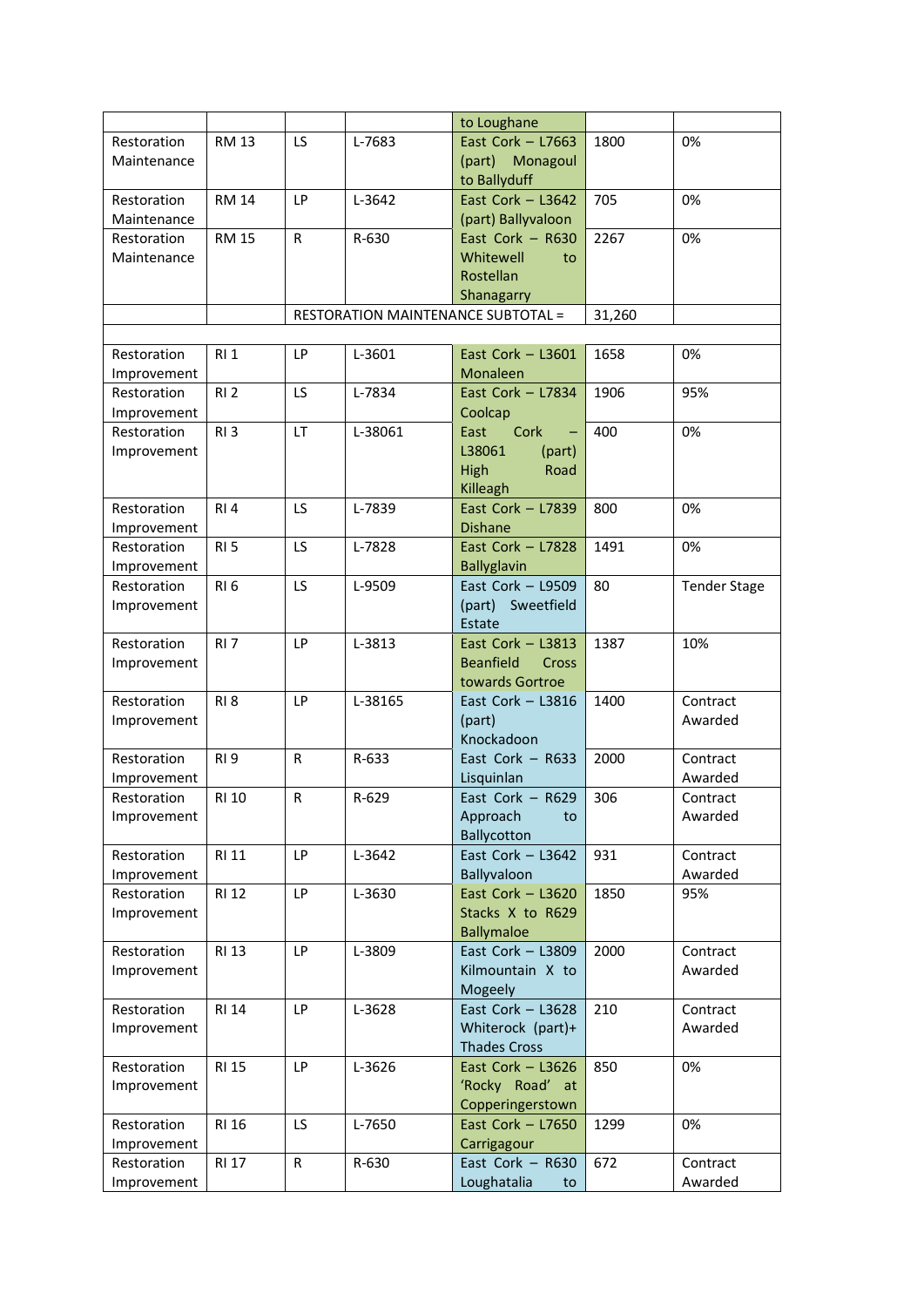|             |       |                                           | Rosehill            |               |     |          |
|-------------|-------|-------------------------------------------|---------------------|---------------|-----|----------|
| Restoration | RI 18 | L-9402                                    | East Cork $-$ L9402 |               | 156 | Contract |
| Improvement |       |                                           | Park                | <b>Street</b> |     | Awarded  |
|             |       |                                           | Midleton            |               |     |          |
|             |       | <b>RESTORATION IMPROVEMENT SUBTOTAL =</b> | 19.396              |               |     |          |

# By Cork County Council

## By Contractor

This report was marked as read. The Members thanked the Engineer for his report.

## **3.7 Disabled Persons Parking Space Request at Main Street, Whitegate.**

The Executive Engineer, Mr. Dave Clarke, circulated a map and photograph for a request of a Disabled Persons Parking Space Request at Main Street, Whitegate, Co. Cork.

This item was marked as noted.

## **4. Business Prescribed by Statute.**

# **4.1 Deciding on a date for the holding of the Annual General Meeting of the East Cork Municipal District, 2021.**

On the proposal of Cllr. Hegarty which was seconded by Cllr. Linehan Foley the Members unanimously agreed to hold the Annual General Meeting of the East Cork Municipal District on July  $5^{th}$  2021.

## **5. Notices of Motion:**

5.1.1 Cllr. Danielle Twomey, received on 24<sup>th</sup> May 2021.

"Can the footpaths at Fr. Murphy's Place be inspected and added to the footpath programme as a matter of priority".

Mr. Dave Clarke, Senior Executive Engineer informed the Members that this footpath has been logged and inspected and will remain on the list to be addressed once funding is available

5.1.2 Cllr. Danielle Twomey, received on  $24<sup>th</sup>$  May 2021.

"Road repairs needed for the R626 Midleton to Lisgoold Road ".

Mr. Dave Clarke, Senior Executive Engineer informed the Members that works are ongoing at the Bridge at Lisgoold and stated that repair works are scheduled for on the R626 Templebody to Ardglass road this week.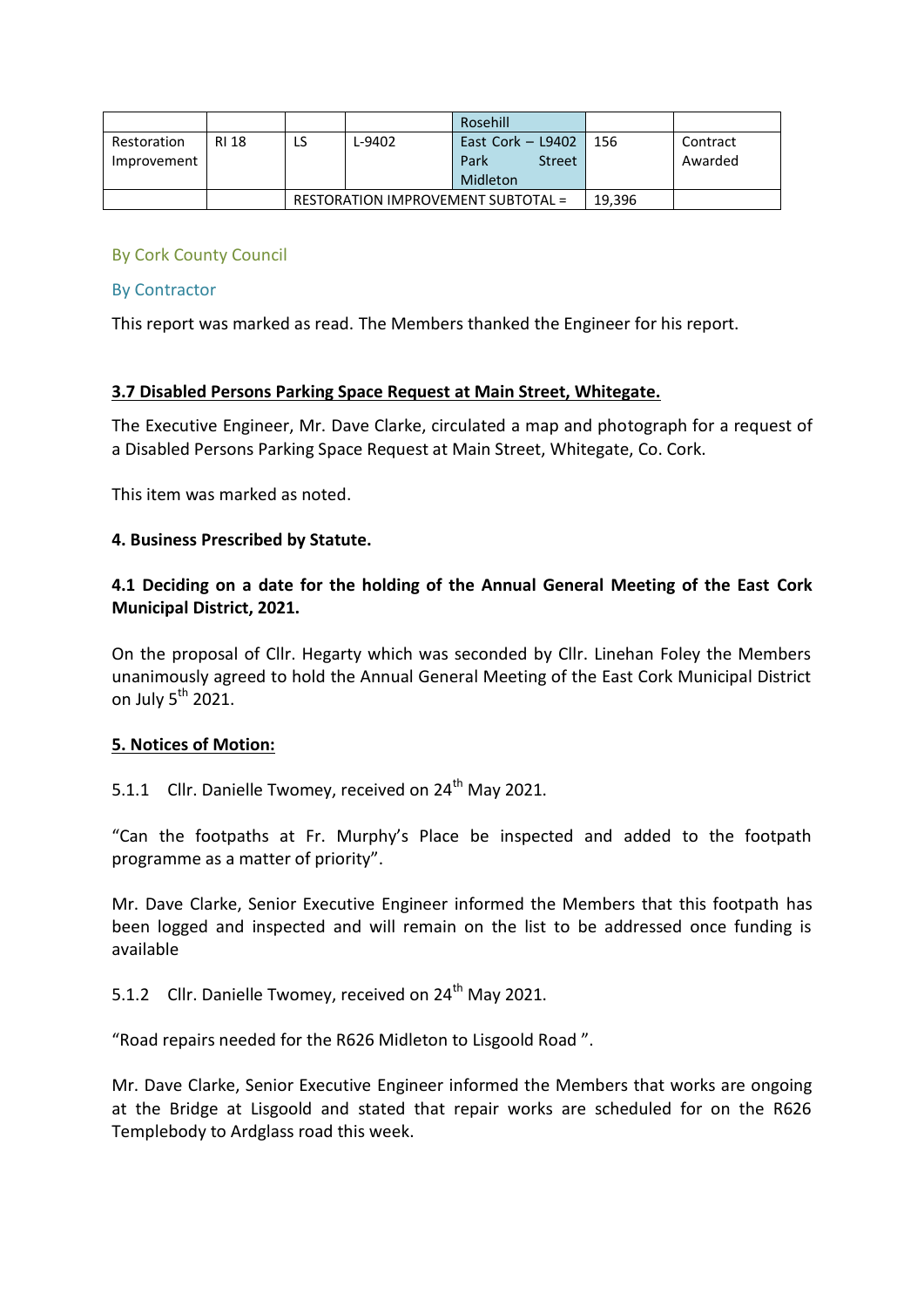5.1.3 Cllr. Danielle Twomey, received on 24<sup>th</sup> May 2021.

"Update on previous motion of request of resurfacing for at Church Street, Cloyne, and also any update from Irish Water on works needed for Tower Road. I believe we were going to contact them?".

Cllr. Hegarty supported this motion.

Mr. Dave Clarke, Senior Executive Engineer informed the Members that Irish Water intend to replace the asbestos line on Tower Road and stated that he will endeavour to contact Irish Water to get an update on this matter.

Mr. Seán O' Callaghan, Senior Executive Officer informed the Members that Cork County Council are awaiting a proposal from the Solicitors in question regarding the derelict site on Tower Street.

Ms. Helen Mulcahy, S/Municipal District Officer informed the Members that the Solicitors in question have indicated that works are imminent.

5.1.4 Cllr Mary Linehan Foley, received on 25<sup>th</sup> Mav 2021.

"Could we look at maybe deep cleaning Barry's Lane and maybe include some removable flower pots similar to Kent Street ones, I know the new theme in Barry's Lane is for Town Plaza Market Area but if we had small removable I think it would help brighten up the area".

Ms. Helen Mulcahy, S/Municipal District Officer informed the Members that Barry's Lane was funded as a multi-purpose area for the use of Farmer's Markets and outdoor concerts and stated that removable flower pots will not make any impact at Barry's Lane as the area is too vast. In the meantime Helen will have the area deep cleaned.

Cllr. Linehan Foley requested that the area be inspected and kept on the agenda.

5.1.5 Cllr. Mary Linehan Foley, received on 25<sup>th</sup> May 2021.

"Could engineer look at the resurfacing of Belmont Terrace as its in terrible condition and also relook at the traffic calming measures on Golf Links Road and Maureen Walshe's area".

Cllr. Ahern supported this motion

Mr. Dave Clarke, Senior Executive Engineer informed the Members that the road at Belmont Terrace is in poor condition and needs road drainage works, the Engineer stated that these works can only be advanced as a candidate on the Roads Programme for 2022.

The Senior Executive Engineer stated that traffic calming measures for Golf Links Road and Maureen Walshe's area are on a list for Safety Improvement Works.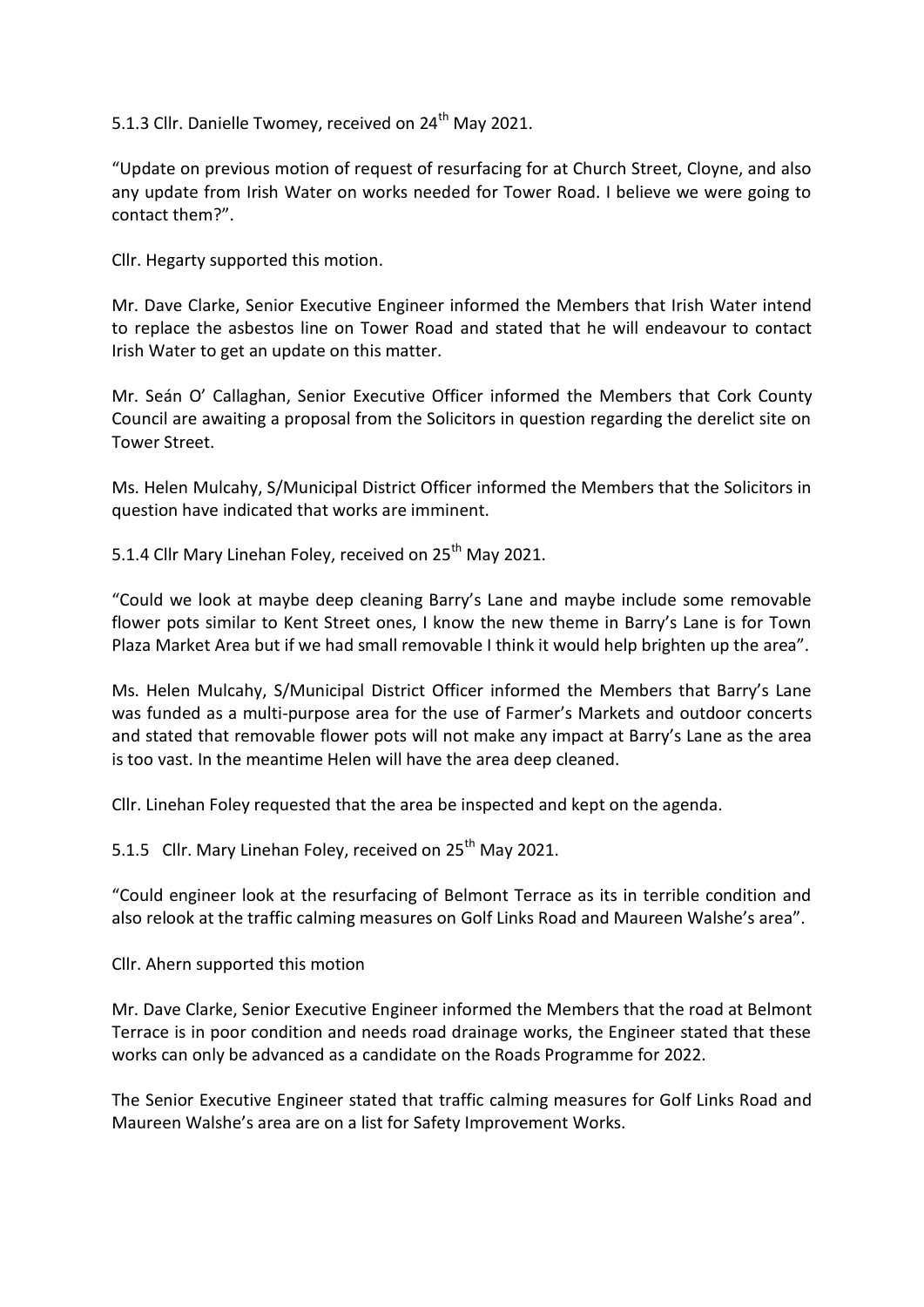5.1.6 Cllr. Mary Linehan Foley, received on 25<sup>th</sup> May 2021.

"Any updates from Engineers on Traffic Plan for Ashe Street, Strand Street , and Tallow Street - these areas have being discussed with years and was hoping speed studies might have taken place to give an update".

Mr. Dave Clarke, Senior Executive Engineer informed the Members that an approved scheme for Ashe Street is currently at design stage and will be circulated to the Members in due course.

In relation to Tallow Street the Engineer informed the Members that no approved scheme for traffic calming measures are funded presently. The Senior Executive Engineer also informed the Members that a speed survey will take place at Strand Street later in the year.

5.1.7 Cllr. Susan McCarthy, received on  $27<sup>th</sup>$  May 2021.

"That Council request TII to install a pedestrian crossing in Castlemartyr on the N25 at the junction for Tuairin Alainn and the Willows. This would serve the busy primary school as well as the heavily populated estates on the Killeagh Road".

All Members supported this motion.

5.1.8 Cllr. Susan McCarthy, received on 27<sup>th</sup> May 2021.

"An update on the works to roads and footpaths I requested in Riversfield Estate. The temporary filling has all come away and resurfacing works are urgently needed at this stage".

Cllrs. Hegarty and Twomey supported this motion.

Cllr. Twomey requested that a policy be introduced on regular inspections of older estates.

Mr. Dave Clarke, Senior Executive Engineer stated that footpath works in Riversfield will be carried out during the summer period. In relation to regular inspections of older estates the Engineer stated that staff are currently under resourced to carry out any extra works and stated that areas of a higher population of people using footpaths will get priority.

5.1.9 Cllr. Susan McCarthy, received on 2<sup>nd</sup> June 2021.

"That Council request TII to install sound barriers on N25 Midleton at the Bailick flyover. Residents have had to sustain constant increase in noise pollution through the years and it also affects local amenity such as the Kindred Spirit Park and the Bailick and Pontoon walkways".

Cllrs. Hegarty and Quaide supported this motion.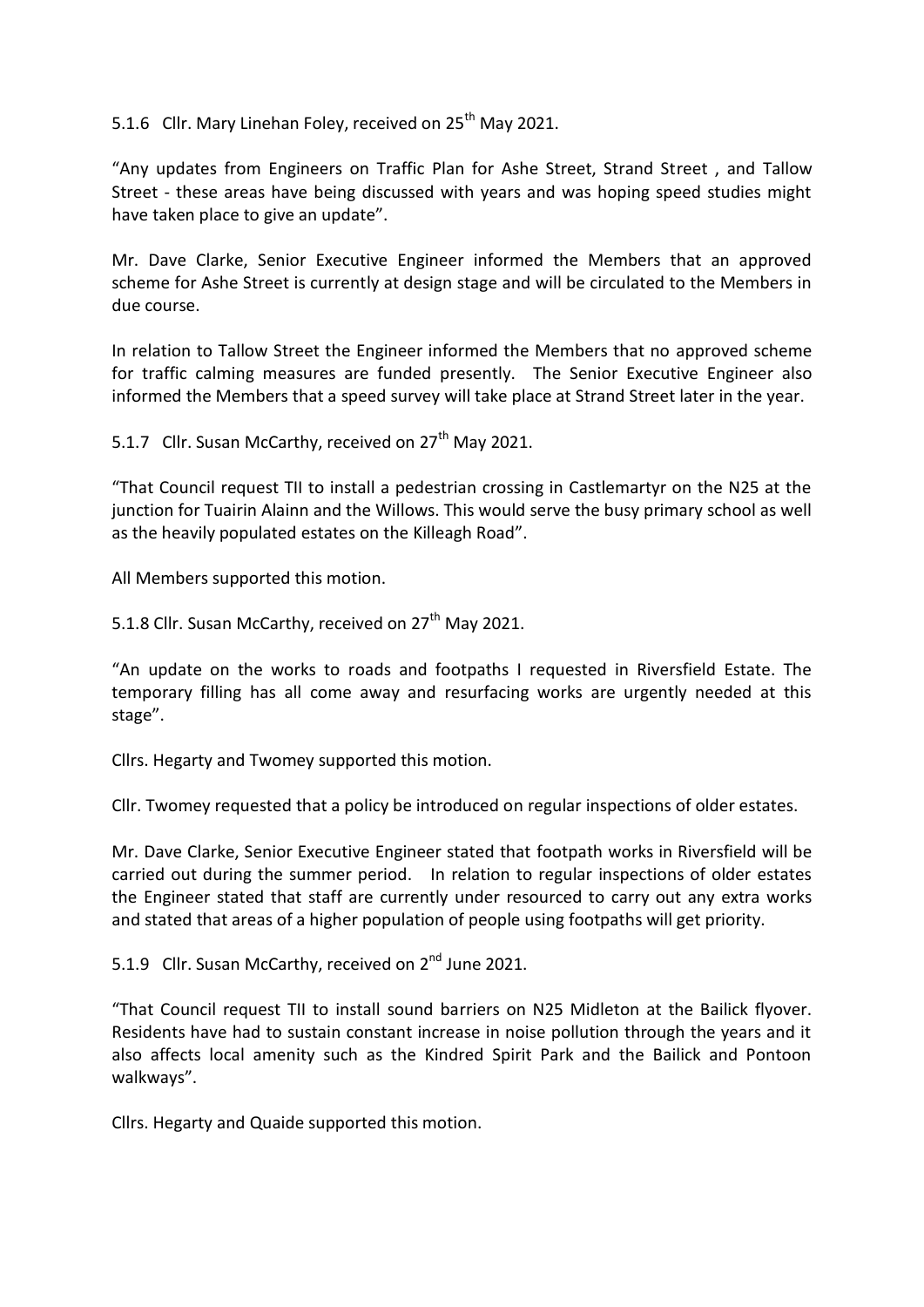Mr. Dave Clarke, senior Executive Engineer informed the Members that he will refer this motion to National Roads Design Office and to TII.

5.1.10 Ann Marie Ahern, received on  $31<sup>st</sup>$  May 2021.

"The council engage with the Principals in local schools to work a better system at school times to stop cars from blocking/parking at estate entrances and stopping ongoing traffic in the local areas affected".

Cllrs. Twomey, Quaide and Linehan Foley supported this motion.

Mr. Dave Clarke, Senior Executive Engineer informed the Members that a lot of schemes on improved walking and cycling initiatives are being advanced presently, the Engineer also stated that this matter could be brought to the attention of the traffic section of An Garda Siochána.

5.1.11 Cllr. Ann Marie Ahern, received on  $31<sup>st</sup>$  May 2021.

"The council erect "Cyclists Must Yield" signs on the bicycle paths in Midleton ".

Mr. Dave Clarke, Senior Executive Engineer will examine this issue on the Northern Relief Road and will discuss same with the Traffic and Transportation Section.

5.1.12 Cllr. Ann Marie Ahern, received on 31<sup>st</sup> May 2021.

"The council engage with representatives of local groups regarding the location & number of bins in Midleton".

Ms. Helen Mulcahy, S/Municipal District Officer informed the Members that a number of weeks ago the Members had been circulated with a map identifying the location of all bins in Midleton. The Members were asked for feedback in relation to this, no feedback was received.

The S/Municipal District Officer stated that if Cllr. Ahern wished to liaise with the groups in question to identify any particular issues they had with the location of certain bins this could be communicated back to her.

5.1.13 Cllr. Michael Hegarty, received on  $1<sup>st</sup>$  June 2021.

"Repairs to road L7657 from Green Acres to Murph's pub in East Ferry".

Mr. Dave Clarke, Senior Executive Engineer informed the Members that a number of potholes have been listed for repair on this road and will be considered in the 2022 roads programme.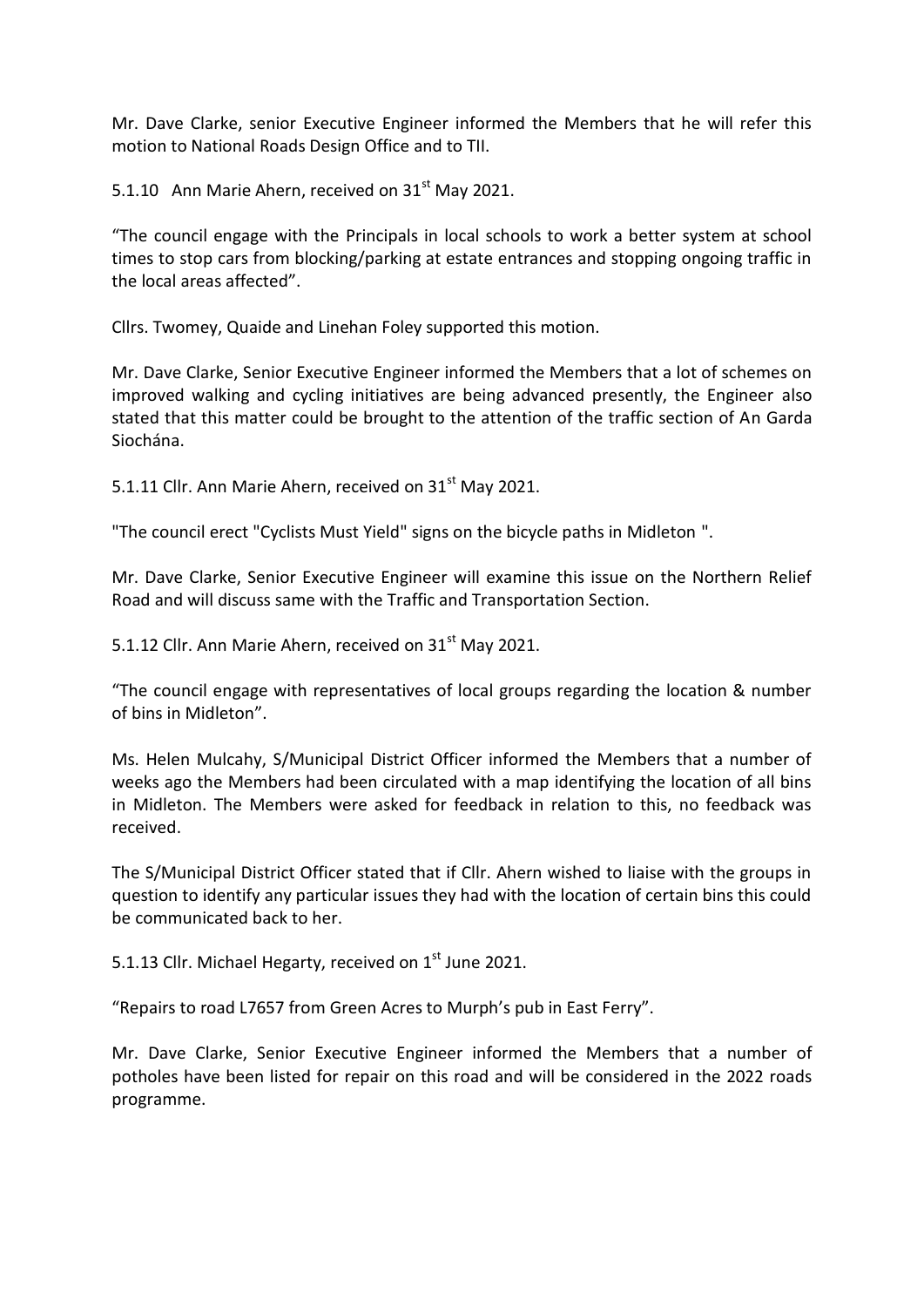5.1.14 Cllr. Michael Hegarty, received on 1<sup>st</sup> June 2021.

"Repairs to the regional road from Midleton to Dungourney".

Mr. Dave Clarke, Senior Executive Engineer informed the Members that repairs were completed on this road in the last week.

5.1.15 Cllr. Michael Hegarty, received on 1<sup>st</sup> June 2021.

"Provision of a goal post barrier at Ballycroneen Strand and appropriate signage to deter camper vans".

Cllrs. Twomey and McCarthy supported this motion.

Ms. Helen Mulcahy, S/Municipal District Officer informed the Members that Janette Kenny, Executive Engineer, inspected this area and advised that the nature of the car park does not lend itself to the provision of a barrier as the whole area is open and stated the only way to achieve this would be to fence off this entire area which is neither practicable nor feasible.

5.1.16 Cllr Liam Quaide, received on  $2^{nd}$  June 2021.

"That the East Cork Municipal District would write to Mr. Kevin Morey, County Engineer, to emphasise the urgency of repairs to the sea-wall in Roche's Point protecting the Coastguard Cottages terrace as well as people on the beach below".

All Members fully supported this motion.

Cllr. Ahern informed the Members that she has raised this motion at Coastal Management.

5.1.17 Cllr. Liam Quaide, received on 2<sup>nd</sup> June 2021.

"That any timber arising from tree- removal/tree-surgery on East Cork Municipal District land or on estates taken in charge be retained by the MD, either for the MD's own use or sale, or that it be made available to community groups such as Men's/Women's Sheds or to woodwork classes in local schools".

All Members fully supported this motion.

5.1.18 Cllr. Liam Quaide, received on 2<sup>nd</sup> June 2021.

"That the capacity issue at Lisgoold cemetery be addressed as a matter of urgency".

Mr. Seán O' Callaghan, senior Executive Officer informed the Members that Cork County Council looked at this cemetery a number of months ago and stated that he will bring the matter to the attention of the Director of Services and will follow up on the matter and revert back to Cllr. Quaide directly.